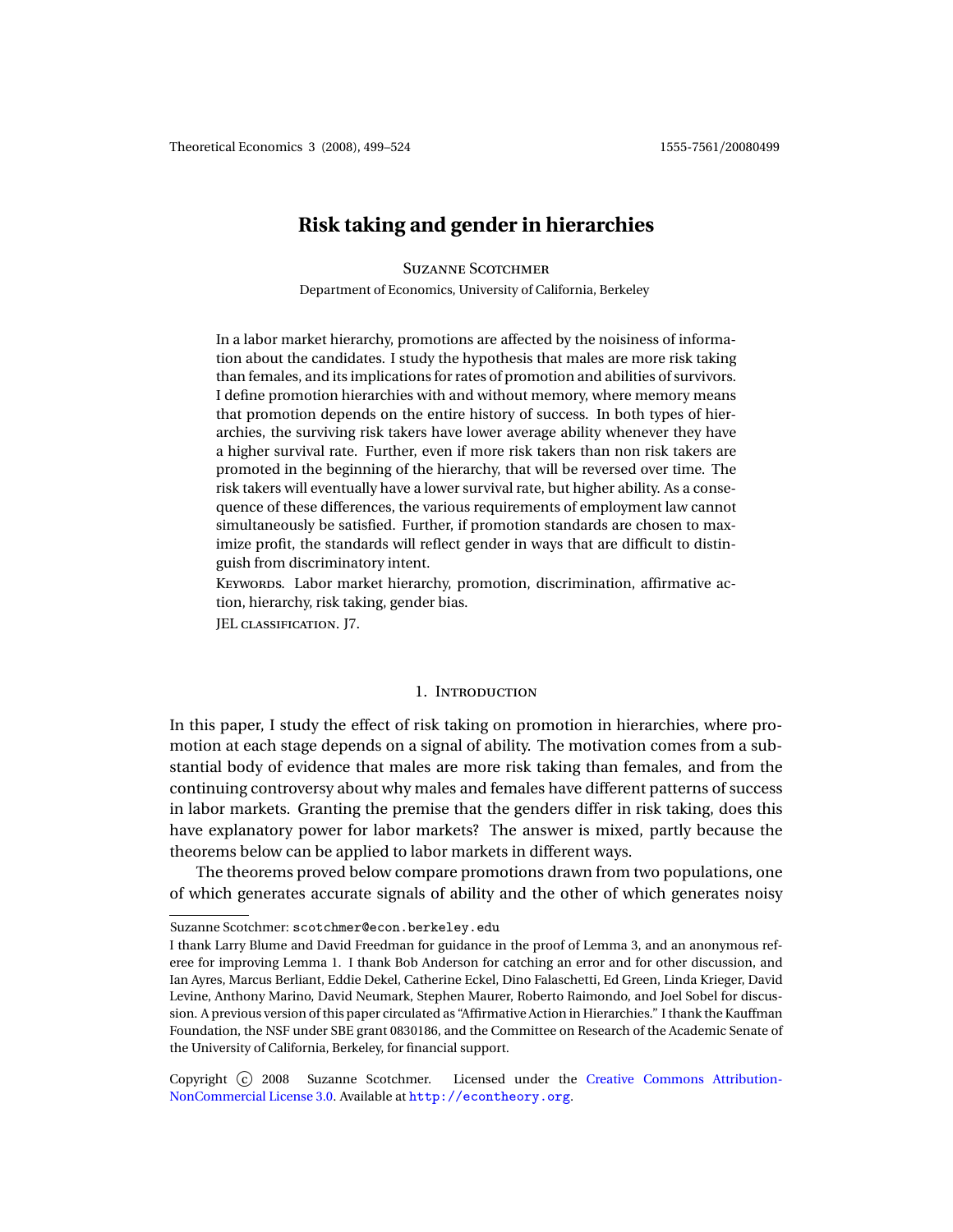<span id="page-1-1"></span>signals of ability. The premise is that true abilities have the same distribution in both populations, at least initially, but that agents in one population give a noisy signal to the decision maker. This is a reduced-form hypothesis that might follow from preferences and optimizing behavior, or might reflect behavior that is hard-wired. This distinction does not matter for the theorems that I prove, although it matters for the interpretation.

I introduce two types of promotion hierarchies: those with memory and those without memory. In a hierarchy without memory, promotion at stage *t* depends only on the signal of ability generated at stage *t* . With memory, promotion can depend on the entire history of signals. Hierarchies such as sports tournaments do not have memory, since survival depends only on winning the current match. Hierarchies such as academic labor markets have memory, although promotion would typically depend more heavily on current performance than on past performance. To emphasize the distinction between hierarchies with memory and those without, I assume for the case of memory that all past signals are used symmetrically. There is no extra weight given to recent performance.

In [Section 2,](#page-2-0) I describe a simple model of hierarchical labor markets. In [Section 3,](#page-5-0) I show how promotion standards interact with risk taking, and prove an impossibility result related to employment law. Even with one period of promotion, it is impossible to find a promotion policy that simultaneously (a) promotes according to gender-blind standards, (b) promotes at equal rates from the two populations, and (c) ensures that the promoted pools have equal expected abilities. The various legal principles about discrimination are in conflict.

In [Section 4,](#page-8-0) I study hierarchies with and without memory, focussing on two important statistical properties—survival rates and the expected abilities of survivors. With gender-blind promotion standards, males may be advantaged at the beginning due to their risk-taking behavior, but this will be reversed at the end. Further, any advantage in the promotion rate coincides with a deficit in ability. If males have a higher promotion rate at the beginning, they have lower average ability than the promoted females, but this will also be reversed at the end.

In [Section 5,](#page-11-0) I turn to private objectives rather than social objectives. Different standards will be used in the two cases in which (a) promotion means changing employers and (b) all promotions take place within a firm. If a firm keeps a worker for only a single period, then the promotion standards that materialize equalize the marginal abilities of promoted workers in the two populations. But if promotions are within a firm, the firm has an incentive to preserve options on the employees with noisy signals, since more information will be collected later. At early stages, the firm retains risk takers who have lower expected ability than is required of the non risk takers. If the males are the risk takers, males are favored.

Since the paper is motivated by the considerable evidence that males are more risk taking than females, $<sup>1</sup>$  $<sup>1</sup>$  $<sup>1</sup>$  I refer to risk takers as males, and non risk takers as females.</sup>

<span id="page-1-0"></span><sup>1</sup>See [Eckel and Grossman](#page-24-0) [\(2002\)](#page-24-0) on gambling behavior, [Bajtelsmit and Bernasek](#page-23-0) [\(1996\)](#page-23-0), [Jianakoplos and](#page-24-1) [Bernasek](#page-24-1) [\(1998\)](#page-24-1), and [Charness and Gneezy](#page-23-1) [\(2007\)](#page-23-1) on investment behavior, [Slovic](#page-25-0) [\(1966\)](#page-25-0), [Mittal and Dhade](#page-25-1) [\(2007\)](#page-25-1), and [Ginsburg and Miller\(1982\)](#page-24-2) for experiments with children, and [Espinosa and Gardeazabal](#page-24-3) [\(2006\)](#page-24-3)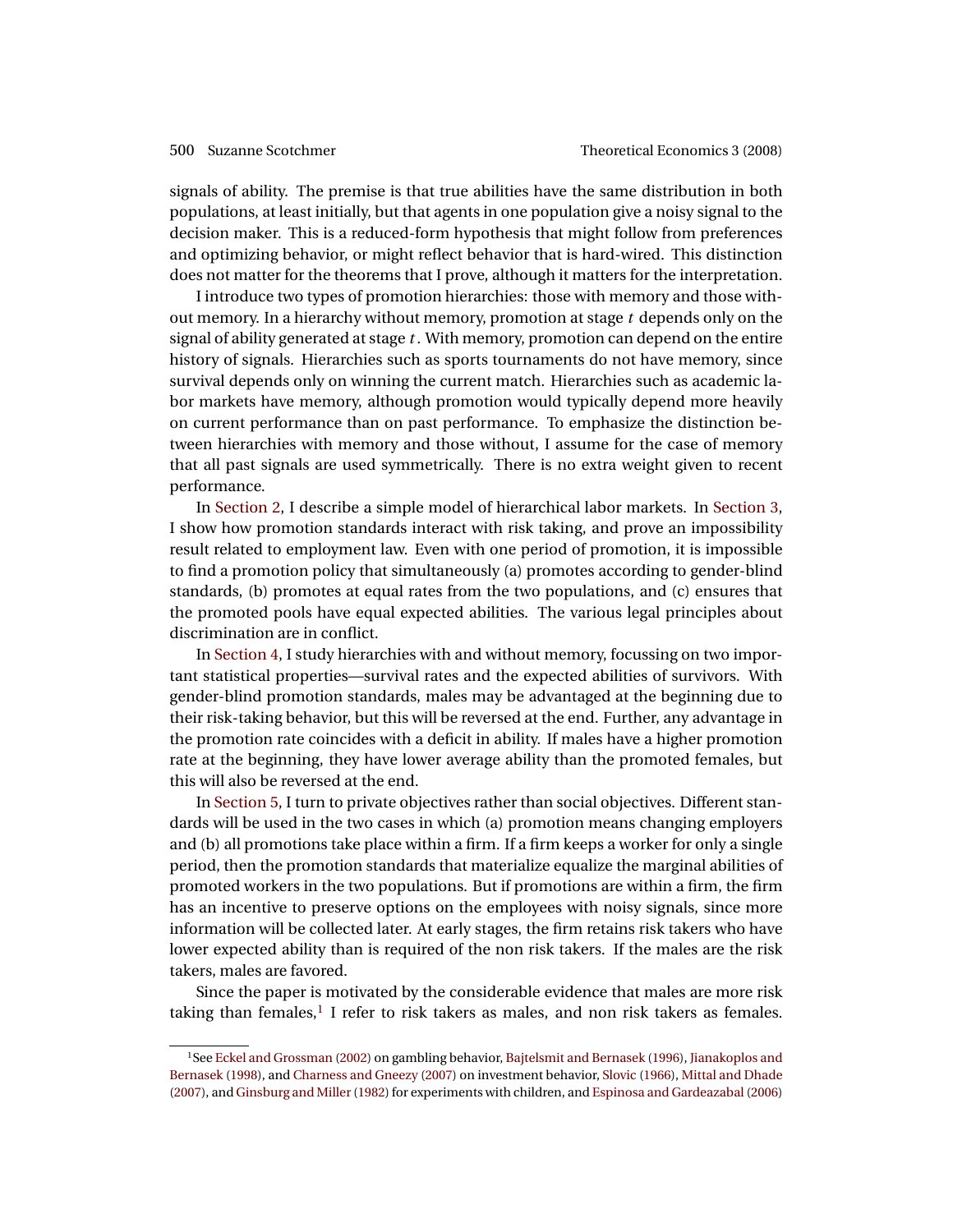<span id="page-2-2"></span>

However, although the males' risk taking may lead to noise in formal labor-market signals like exams, other social phenomena may cause females' signals to be noisier than those of males. Promotions often rely on informal evidence like letters of reference. If males are observed more closely than females, then females may have noisier signals. Informal evidence is often under the control of the observer rather than the candidate. An academic in hope of promotion cannot commandeer attendance at a seminar, and an employee cannot demonstrate competence without being given a task. If opportunities to give informal evidence are more available to males than to females, then the signals generated by males may be more accurate than those of females, and we must reverse our understanding of the theorems in this paper.

#### 2. RISK TAKERS, NON RISK TAKERS, AND HIERARCHIES

<span id="page-2-0"></span>Suppose that agents' abilities are given by a random variable *A* with distribution *G* and density *g* , finite variance, and support equal to the real line. Males and females have the same distribution of abilities. A male with ability  $A = a$  generates a sequence of independent random signals  $Z_1, Z_2, \ldots, Z_t, \ldots$  each with distribution  $\Phi(\cdot | a)$ , density  $\phi(\cdot | a)$ , mean *a*, finite variance, and support equal to the real line.

I assume throughout that the *monotone likelihood ratio property* holds:

$$
\frac{\phi(z_1 \mid a_1)}{\phi(z_1 \mid a_2)} > \frac{\phi(z_2 \mid a_1)}{\phi(z_2 \mid a_2)}
$$
 when  $z_1 > z_2$  and  $a_1 > a_2$ .

I sometimes use the following more specific assumption that the signal *Z* is ability plus noise.

<span id="page-2-1"></span>Assumption A. Conditional on  $A = a$ , for each  $t$ , the random variable  $Z_t$  is equal to  $a+U_t$ , where  $U_1, U_2, \ldots, U_t, \ldots$  are distributed independently with bounded density  $\phi^u$ , and  $\phi(z | a) = \phi^{u}(z - a)$ . The densities *g* and  $\phi^{u}$  are single peaked and symmetric around 0, with finite variance and supports equal to the real line.

*Promotion standards* are given by a sequence of real numbers,  $c = c_1, c_2, \ldots, c_t, \ldots$  interpreted as thresholds for promotion. Due to the monotone likelihood ratio, the threshold policy selects agents who have higher ability in expectation.

Say that the promotion standards are *gender blind* if all agents face the same promotion standards. When I do not assume gender-blind promotion standards, I refer to the males' promotion standards by  $m = m_1, m_2, \ldots, m_t, \ldots$  and to the females' promotion standards by  $f = f_1, f_2, \ldots, f_t, \ldots$ 

Say that the promotion standards *c* are *bounded* if there exist *c*, *č* such that  $c \leq c_t \leq \bar{c}$ for all *t* .

on gender differences in exam strategies. See [Eckel and Grossman](#page-24-4) [\(2008\)](#page-24-4) for a comparison of the results from field studies versus contextual environmental experiments. See [Dekel and Scotchmer](#page-24-5) [\(1999\)](#page-24-5) for an evolutionary argument for the gender difference.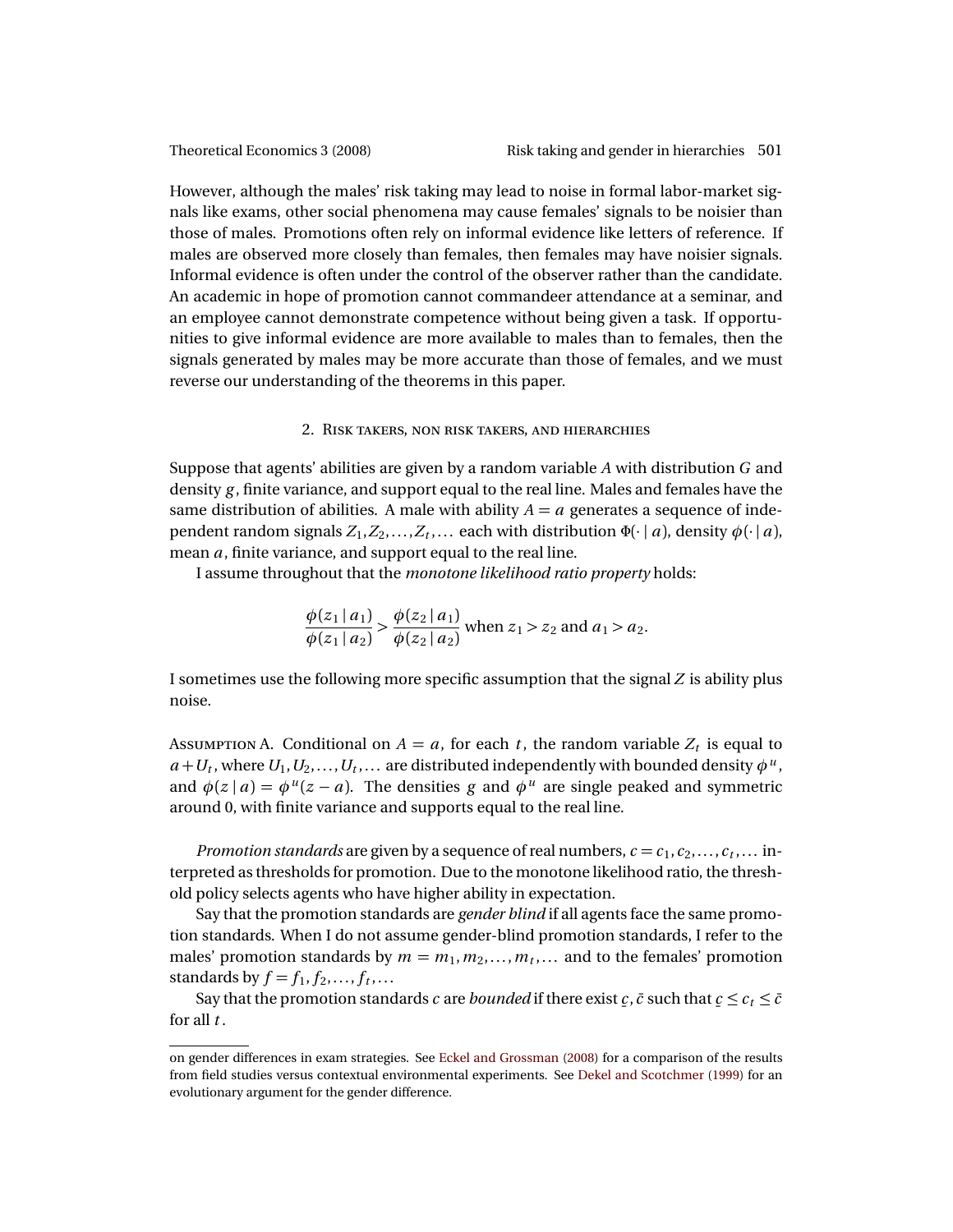A female with ability *a survives* to stage *t* if  $a \ge c_d$  for each  $d = 1, \ldots, t$ . The probability of survival  $S_t^F(a, c)$  is directly an indicator function:

$$
S_t^F(a, c) = \begin{cases} 0 & \text{if } a < c_d \text{ for some } d \le t \\ 1 & \text{if } a \ge c_d \text{ for each } d \le t. \end{cases}
$$

The *survival rate of females* at stage *t* is

$$
E[S_t^F(A,c)] = \int_{-\infty}^{\infty} S_t^F(a,c)g(a) \, da = 1 - G\big(\max_{d \le t} \{c_d\}\big).
$$

The expected ability of a random female survivor is

$$
E^{F}[A|c,t] = \frac{1}{E[S_t^F(A,c)]} \int_{\max_{d \leq t} \{c_d\}}^{\infty} a g(a) da.
$$

To define the survival rate of males, I distinguish between promotion hierarchies that have memory and those that do not. In a hierarchy without memory, promotion at stage *t*, conditional on survival to  $t - 1$ , depends only on the performance in period *t*. In a hierarchy with memory, promotion at stage  $t$ , conditional on survival to  $t - 1$ , depends on the cumulative performance to *t* . I study the special case in which promotion depends symmetrically on all the previous signals, through the mean.

### 2.1 *Survival in hierarchies without memory*

Say that a male *survives* to *t* in a hierarchy without memory if  $Z_d \ge c_d$  for  $d = 1, ..., t$ . For a male with ability  $A = a$ , denote the probability of survival by  $S_t^M(a, c)$ :

$$
S_t^M(a,c) = \Pi_{d=1}^t (1 - \Phi(c_d \mid a)).
$$

The *survival rate of males* at stage *t* (without memory) is

<span id="page-3-0"></span>
$$
E[S_t^M(A, c)] = \int_{-\infty}^{\infty} S_t^M(a, c) g(a) da = \int_{-\infty}^{\infty} g(a) \Pi_{d=1}^t [1 - \Phi(c_d \mid a)] da.
$$
 (1)

The expected ability of a random male survivor at stage *t* is

<span id="page-3-1"></span>
$$
E^{M}[A|c,t] = \frac{E[AS_{t}^{M}(A,c)]}{E[S_{t}^{M}(A,c)]} = \int_{-\infty}^{\infty} a \frac{g(a)\Pi_{d=1}^{t}[1 - \Phi(c_{d} | a)]}{\int_{-\infty}^{\infty} g(a)\Pi_{d=1}^{t}[1 - \Phi(c_{d} | a)] da} da.
$$
 (2)

A *marginal* survivor at stage *t* is an agent who generates the signal  $Z_t = c_t$ . The expected ability of a marginal male survivor is

<span id="page-3-2"></span>
$$
e^M[A \mid c, t] = \int_{-\infty}^{\infty} a \frac{g(a)\phi(c_t \mid a)S_{t-1}^M(a, c)}{\int_{-\infty}^{\infty} g(a)\phi(c_t \mid a)S_{t-1}^M(a, c) da} da.
$$
 (3)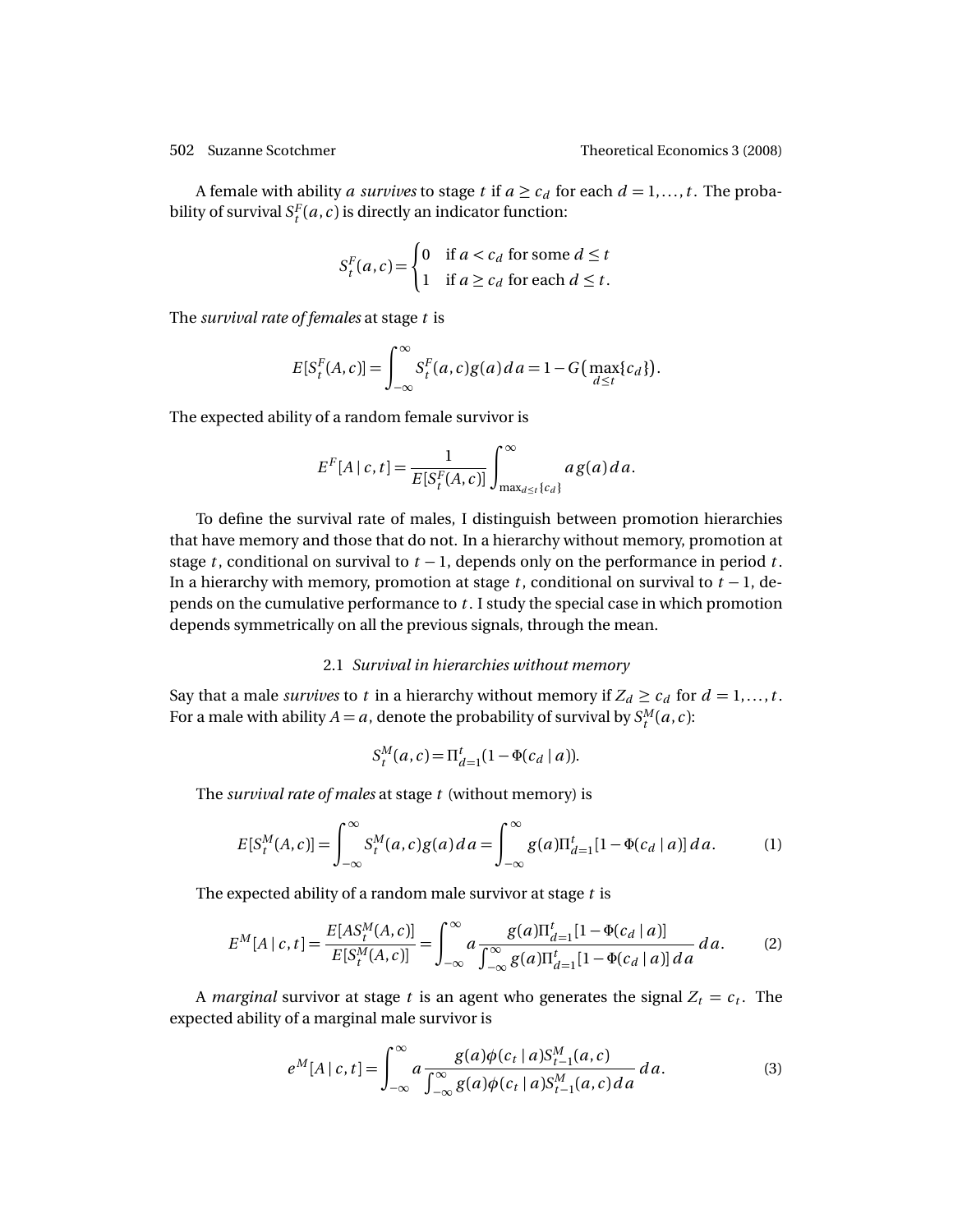### 2.2 *Survival in hierarchies with memory*

For the random sequence  $Z_1, Z_2, \ldots, Z_t, \ldots$  define the sequence of sample means  $\bar{Z}^1$ ,  $\bar{Z}^2$ ,... $\bar{Z}^t$ ,... where  $\bar{Z}^t = (1/t)\sum_{k=1}^t Z_k$  for each *t*. Say that a male *survives* to *t* in a hierarchy with memory if  $\bar{Z}^d \geq c_d$ , for  $d = 1, ..., t$ .

When  $A = a$ , denote the probability of survival to  $t$  by  $\mathscr{S}^{M}_{t}$  $t_t^M(a,c)$ , which can be written as

$$
\bar{S}_t^M(a,c) = \int_{c_1}^{\infty} \phi(z_1 | a) \int_{2c_2 - z_1}^{\infty} \phi(z_2 | a) \cdots \int_{t c_t - \sum_{k=1}^{t-1} z_k}^{\infty} \phi(z_t | a) dz_t \dots dz_2 dz_1.
$$

The *survival rate of males* at stage *t* (with memory) is  $E[\bar{S}_t^M(A, c)]$ . The expected ability of a random male survivor at stage *t* is

$$
\bar{E}^M[A \mid c, t] = \frac{E[A\bar{S}_t^M(A, c)]}{E[\bar{S}_t^M(A, c)]} = \int_{-\infty}^{\infty} a \frac{\bar{S}_t^M(a, c)g(a)}{\int_{-\infty}^{\infty} \bar{S}_t^M(a, c)g(a)da} da.
$$

A *marginal* survivor at stage *t* is an agent who generates the signal  $\bar{Z}^t = c_t$ . With memory, the probability of being marginal at stage *t* depends not only on the stage-*t* signal  $Z_t$ , but on the accumulated success up to that point,  $\sum_{k=1}^{t-1} Z_k$ . Let  $\bar{g}(\cdot \mid c, t)$  be the probability density describing the distribution of ability, conditional on surviving to *t* − 1 and being marginal at *t* . Then

$$
\bar{g}(a \mid c, t) =
$$
\n
$$
g(a) \int_{c_1}^{\infty} \phi(z_1 \mid a) \cdots \int_{(t-1)c_t - \sum_{k=1}^{t-2} z_k}^{\infty} \phi(z_{t-1} \mid a) \phi\left(t c_t - \sum_{k=1}^{t-1} z_k \mid a\right) dz_{t-1} \cdots dz_1
$$
\n
$$
\int_{-\infty}^{\infty} g(a) \left[ \int_{c_1}^{\infty} \phi(z_1 \mid a) \cdots \int_{(t-1)c_t - \sum_{k=1}^{t-2} z_k}^{\infty} \phi(z_{t-1} \mid a) \phi\left(t c_t - \sum_{k=1}^{t-1} z_k \mid a\right) dz_{t-1} \cdots dz_1 \right] da
$$

The expected ability of a marginal survivor is given by

$$
\bar{e}^M[A\,|\,c,t] = \int_{-\infty}^{\infty} a\,\bar{g}(a\,|\,c,t)\,da.
$$

At each *a*, the probability of survival,  $\bar{S}^M_t(a,c)$ , is decreasing with *t*, and bounded below by zero. Hence the sequence converges at each *a*. Let

$$
\bar{S}^M(a,c) = \lim_{t \to \infty} \bar{S}^M_t(a,c)
$$
 for each  $a \in \mathbb{R}$ .

In a hierarchy with memory, the *limit distribution of surviving risk takers* has density defined by

<span id="page-4-0"></span>
$$
\frac{g(a)\bar{S}^M(a,c)}{\int_{-\infty}^{\infty} g(a)\bar{S}^M(a,c)da}.
$$
\n(4)

I show in [Lemma 3](#page-10-0) that the support is  $[\bar{c}, \infty)$ , where  $\bar{c} = \limsup c_t$ .

Because the survival function  $\bar{S}^M_t(\cdot, c)$  is increasing, the limit function  $\bar{S}^M(\cdot, c)$  is nondecreasing.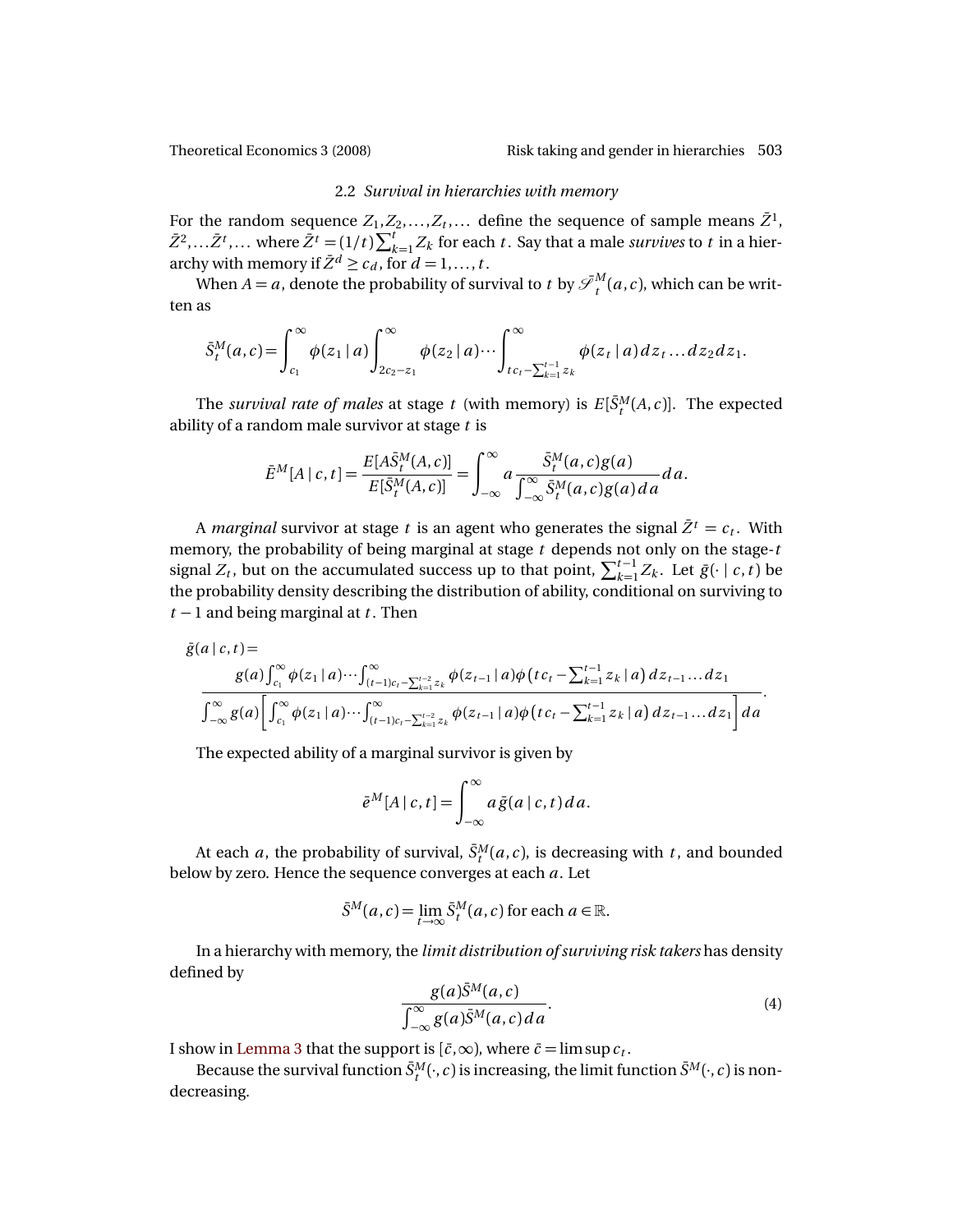<span id="page-5-1"></span>



FIGURE 1. First stage of the hierarchy

#### 3. ANTIDISCRIMINATION GOALS: AN IMPOSSIBILITY RESULT

<span id="page-5-0"></span>Before turning to how promotion plays out in a hierarchy, I use a single round of promotion to show how differences in risk taking create a conflict among the following three natural objectives of labor policy:

- gender-blind promotion standards
- equal survival rates
- equal abilities of survivors.

In [Figure 1,](#page-5-1) the distribution of abilities *A* (hence the distribution of signals generated by females) is shown by the density *g* . For this purpose, suppose that [Assumption A](#page-2-1) holds. Then the distribution of the signal *Z* generated by males is a mean-preserving spread of *g*. The marginal distribution of *Z* is represented by the density  $\tilde{\phi}$  in [Figure 1.](#page-5-1)

Suppose the males' promotion standard at stage 1 is  $m_1$ . The resulting probability of survival is the area to the right of *m*1. If the promotion standard is gender blind, all females with signal (ability) above  $m_1$  are also promoted. However, there are fewer females than males, provided  $m_1 > 0$ , since  $\tilde{\phi}$  is a mean-preserving spread of *g*.

At the same time, females who exceed the standard  $m<sub>1</sub>$  have higher average ability than males. This follows from a very general result, stated in [Lemma 1](#page-5-2) below, that the average ability of surviving males is lower than the average ability of surviving females in any period where males have a higher survival rate. We thus see immediately—and it is stated formally in [Proposition 1—](#page-6-0)that gender-blind standards are incompatible with equal promotion rates and with equal abilities. To equalize the survival rates, the female promotion standard must be lower, namely,  $f_1^n$  in [Figure 1,](#page-5-1) and to equalize abilities, the female promotion standard must be lower still, namely  $f_1^a$ .

That the promotion standards are ordered as drawn is stated in [Proposition 1.](#page-6-0)

<span id="page-5-2"></span>LEMMA 1 (If males have a higher survival rate than females, males have lower average ability). *Let* (*m*, *f* ) *be promotion standards for males and females. Suppose that the*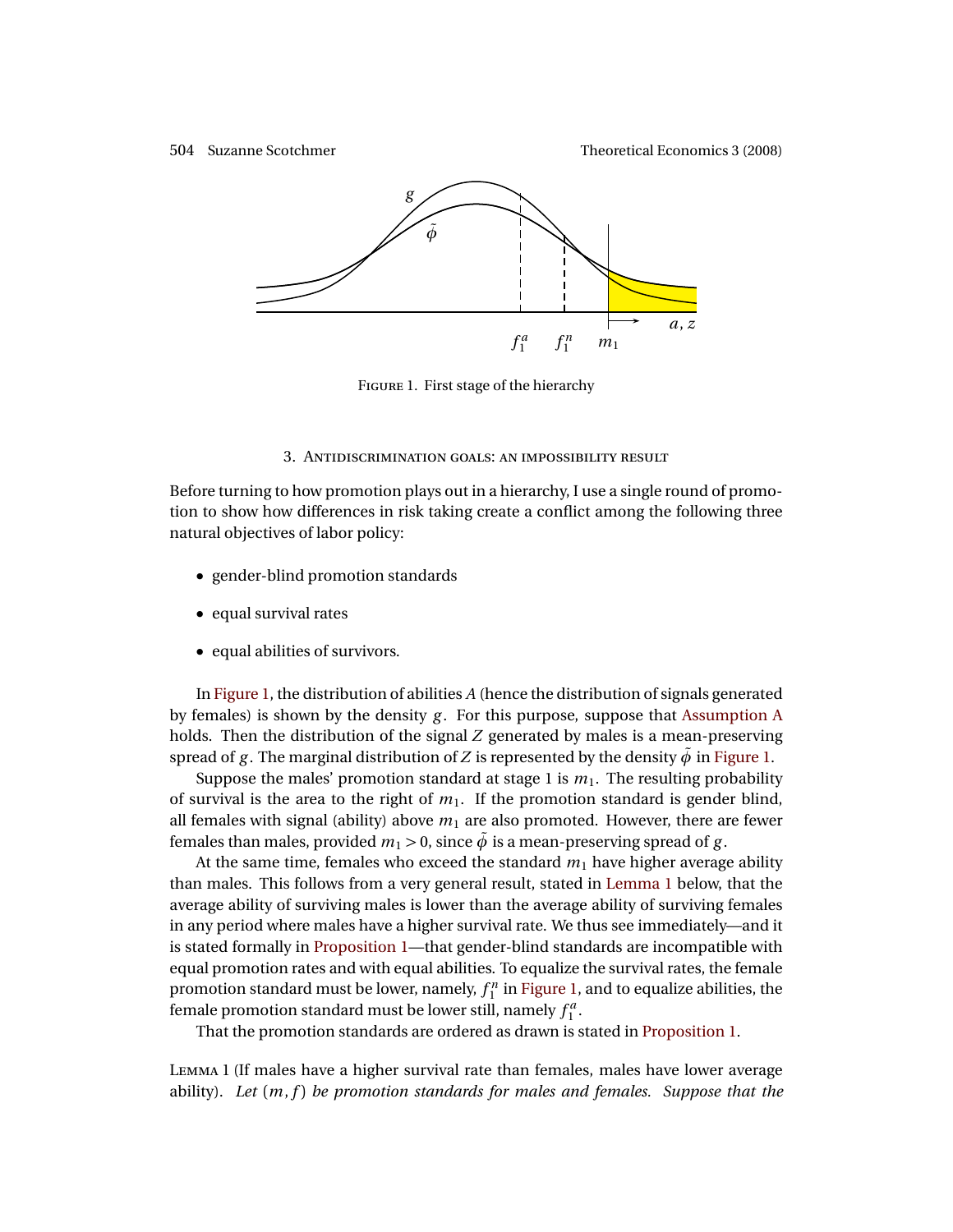<span id="page-6-2"></span>

*survival rate of males is no smaller than the survival rate of females at time t :*

 $E[S_t^M(A, m)] \ge E[S_t^F(A, f)]$  *(without memory)*  $E[\bar{S}^M_t(A,m)] \geq E[S^F_t(A,f)]$  *(with memory).* 

*Then the expected ability of a random surviving male is smaller than the expected ability of a random surviving female:*

> $E^M[A \mid m, t] < E^F[A \mid f, t]$  *(without memory)*  $\bar{E}^M[A \mid m, t] < E^F[A \mid f, t]$  *(with memory).*

The lemma is proved in the [Appendix.](#page-19-0) It uses essentially no assumptions on the distributions or promotion standards, and is thus very general. The intuition is simply that, because males generate noisy signals, mistakes are made in promoting them. Some high ability males are not promoted, and some low ability males are promoted. In contrast, no mistakes are made in promoting females. Hence, if males and females are promoted in equal numbers, the average ability of the surviving males must be lower.

<span id="page-6-0"></span>PROPOSITION 1 (The impossibility of equalizing survival rates, abilities and standards). Let m be the promotion standards for males. Let  $f<sup>n</sup>$  (respectively  $f<sup>a</sup>$ ) be promotion stan*dards for females such that their survival rate (respectively, ability) equals that of surviving males at stage 1. Then*

- (*i*)  $f_1^a < f_1^n$
- *(ii) if [Assumption A](#page-2-1) holds and*  $m_1 > 0$ *, then*  $f_1^n < m_1$ *.*

PROOF. Part (i) follows because  $E[S_1^F(A, f^n)] = E[S_1^M(A, m)] < E[S_1^F(A, f^a)]$ . The first equality is by definition of  $f^n$  and the second follows from [Lemma 1.](#page-5-2) If  $E[S_1^M(A,m)] \ge$  $E[S_1^F(A, f^a)]$  then the expected ability of male survivors would be smaller than that of females at stage 1, a contradiction.

(ii) Using [Assumption A,](#page-2-1) the distribution of ability second-order dominates the distribution of the signal *Z*. Both have mean 0, so for  $m_1 > 0$ , the probability that a male survives (namely, the probability that  $Z > m_1$ ) exceeds the probability that a female survives according to the same standard (the probability that  $A > m_1$ ). Hence, to increase the probability that a female survives, and in particular to equalize the survival rates, we must have  $f_1^n$  $\sum_{1}^{n}$  < *m*<sub>1</sub>.

[Proposition 1](#page-6-0) illustrates why "affirmative action" in labor markets is a vexed issue. It is not possible at the same time to equalize numbers, equalize abilities, and also to satisfy the procedural objective of having gender-blind standards.<sup>[2](#page-6-1)</sup>

<span id="page-6-1"></span><sup>2</sup>[Spitzer](#page-25-2) [\(1979\)](#page-25-2) makes a similar argument, showing how courts and agencies must balance objectives that can be mutually inconsistent. Most pertinently, he applies his analysis to the *Bakke* decision (*University of California v. Bakke*, 438 U.S. 265 (1978)), in which the split decision of the Supreme Court is largely due to the fact that different justices were concerned with different objectives, all legitimate, which cannot simultaneously be satisfied.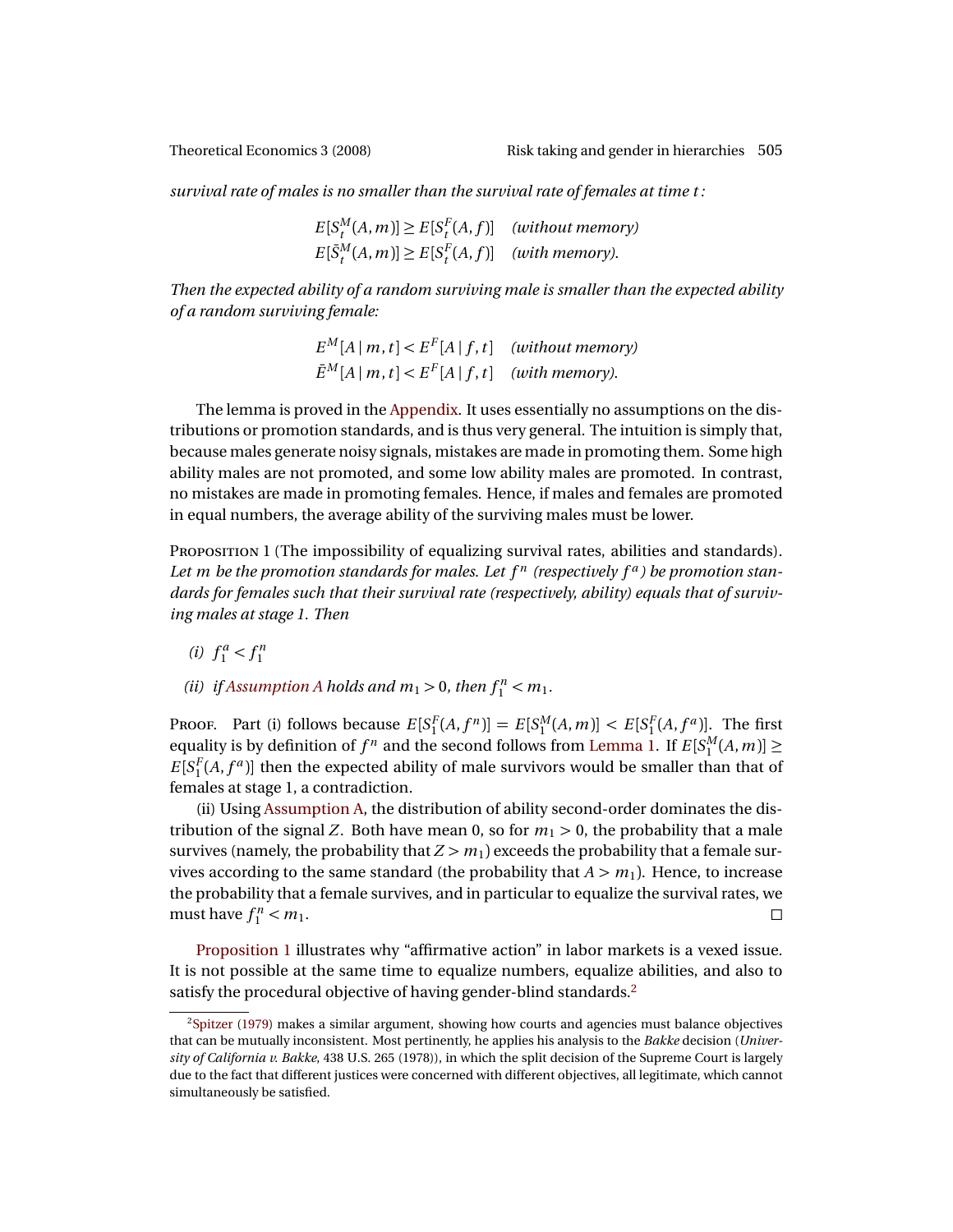<span id="page-7-6"></span>However, employment law seems to have all three objectives. Antidiscrimination law in the U.S. dates mainly to Title VII of the 1964 Civil Rights Act, and its extension in the 1972 Equal Employment Opportunity Act.[3](#page-7-0) These Acts disallow disparate *treatment* by employers based on race, color, sex, national origin, or religion, with respect to hiring, promotion, compensation, or termination decisions.[4](#page-7-1) At the same time, an employer's practices might run afoul of Title VII if they have a disparate *impact* on a protected group.[5](#page-7-2)

Whereas disparate treatment concerns the individual, and in particular, whether the employer intended to discriminate against the individual, disparate impact is about the effects of an employment practice on an entire group. The employer's intent is not at issue in disparate impact cases. A Title VII disparate-impact violation results when a seemingly neutral employment practice affects opportunities in ways that are not raceor gender-neutral, and where the employer cannot prove that the practice is justified under Title VII's business necessity defense.[6](#page-7-3)

[Proposition 1](#page-6-0) points out that the bans on disparate treatment and disparate impact are contradictory. Title VII insists on gender-blind employment practices, but genderblind employment practices lead to disparate impacts on the numbers promoted and on survivors' abilities. These disparate impacts cannot be remedied by gender-blind promotion standards. Under the conditions of [Proposition 1,](#page-6-0) the standards for females must be lower than for males early in the hierarchy, but (as we will see) higher as the hierarchy progresses.

The contradiction between gender- or race-blindness and disparate impact surfaces in personnel policies that seem incomprehensible.<sup>[7](#page-7-4)</sup> MIT's Human Resources page<sup>[8](#page-7-5)</sup> poses the question "Is affirmative action an employment quota system?" Since "quotas

<span id="page-7-0"></span><sup>3</sup>A great deal has been written on the legal details and their impact. On the economic side, see [Rodgers](#page-25-3) [\(2006\)](#page-25-3). The chapter [Holzer and Neumark](#page-24-6) [\(2006\)](#page-24-6) outlines the broad contours of the law. For a history of how the law developed, see [Blumrosen](#page-23-2) [\(1993\)](#page-23-2), and for detail on the evidentiary conundrums that arise, see, for example, [Krieger](#page-24-7) [\(1995\)](#page-24-7).

<span id="page-7-1"></span><sup>4</sup>The more pro-active notion of "affirmative action" originates in Executive Orders 10925 (1961), 11246 (1965, 1967), and 11625 (1971) of the Kennedy, Johnson, and Nixon administrations, respectively, aimed at federal contractors.

<span id="page-7-2"></span><sup>&</sup>lt;sup>5</sup>The ban on disparate impacts evolved from policies of the Equal Employment Opportunity Commission (EEOC), which was created to enforce the Civil Rights Act. See [Blumrosen](#page-23-2) [\(1993,](#page-23-2) 73–75), and [Leiter](#page-24-8) [and Leiter](#page-24-8) [\(2002,](#page-24-8) 43–47). In the absence of clear definitions or a clear legislative intent behind the Civil Rights Act, the EEOC pursued policies that imputed to the law an ambition to improve the economic circumstances of minorities. This led to policies against disparate impact that were enunciated as law by the Supreme Court in *Griggs v. Duke Power Co.*, 401 U.S. 424 (1971).

<span id="page-7-3"></span><sup>&</sup>lt;sup>6</sup>[Krieger](#page-24-7) [\(1995\)](#page-24-7) discusses why it is difficult to prove discrimination under both theories. She argues that disparate treatment may result from subtle stereotypes even where there is no discriminatory intent. Where there are patterns and practices of discrimination, also known as systemic disparate treatment, she argues that disparate impact theory is like a software "patch," (p. 1227). Although disparate impact theory circumvents the intent requirement, it creates problems that make judges reluctant to apply it. Moreover, Krieger argues that, in response to disparate impact theory, employers have shifted from quantifiable criteria like test scores to subjective standards involving unquantifiable variables.

<span id="page-7-4"></span><sup>7</sup>That contradictions arise from competing values has been convincingly discussed in the case of race by [Edley](#page-24-9) [\(1996\)](#page-24-9).

<span id="page-7-5"></span><sup>8</sup>[http://web.mit.edu/hr/aa/what\\_is.html](http://web.mit.edu/hr/aa/what_is.html)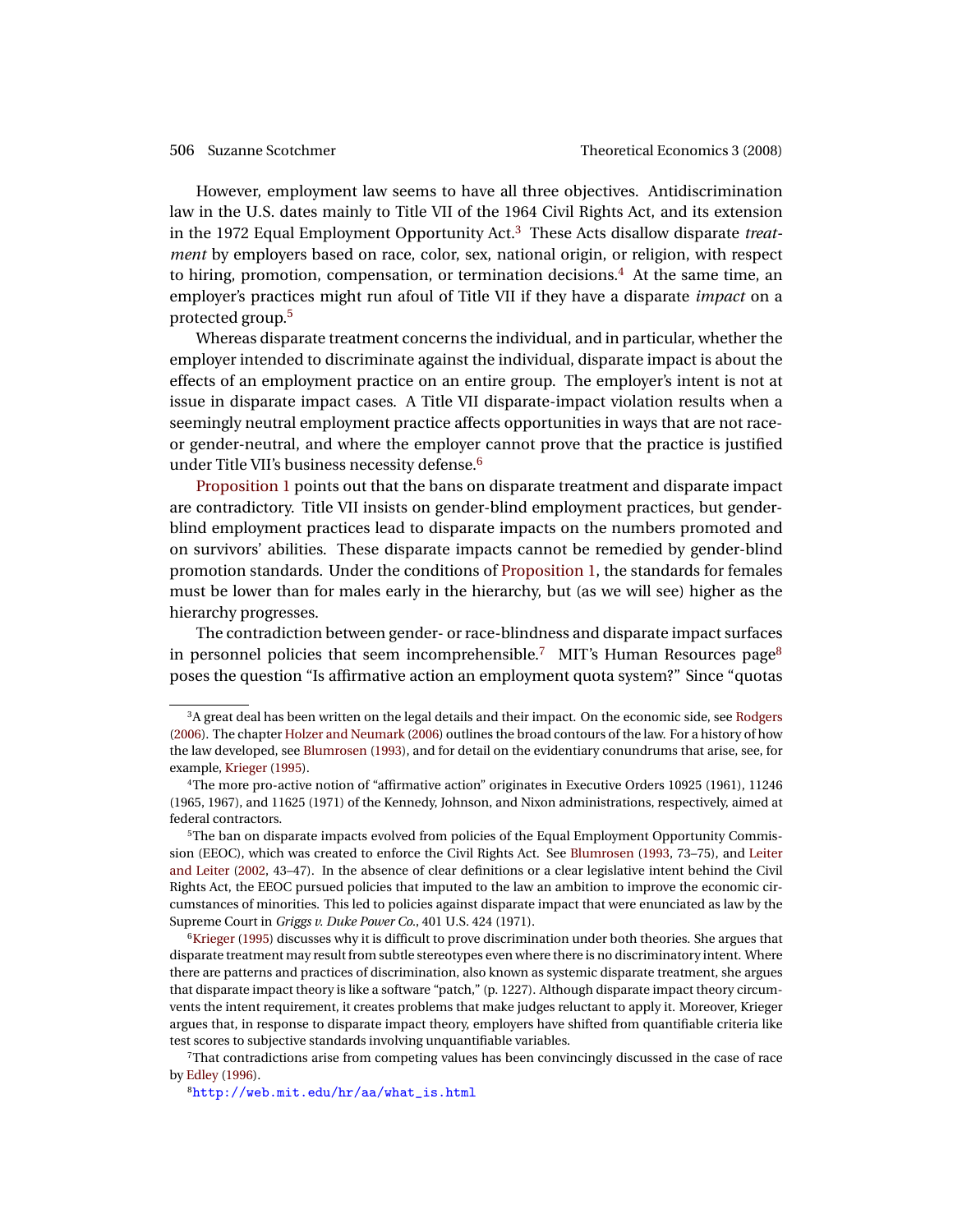are expressly forbidden by federal law," the answer is that if "underutilization" of minority groups is discovered, . . . "placement goals are established . . . Goals are targets, not quotas." The page does not explain the difference between targets and quotas, but asserts that there is no conflict between targets and "principles of merit." [Proposition 1](#page-6-0) suggests otherwise.

# **4. THE HIERARCHIES**

<span id="page-8-0"></span>I now turn to what happens as the hierarchy continues after the first stage. In particular, I assume there are infinitely many periods of promotion. The infinite sequence is unrealistic, but reveals a pattern for late stages that might otherwise be obscure. In particular, with gender-blind standards, there is a reversal in the relative numbers and relative abilities of the surviving populations of males and females. At the beginning of the hierarchy, under the reasonable conditions of [Figure 1,](#page-5-1) gender-blind strategies lead to a higher survival rate among males than among females, but lower ability. At the end, this is reversed. I show that the reversal occurs in hierarchies with and without memory.

# 4.1 *The hierarchy without memory*

I first discuss how the hierarchy without memory plays out. [Proposition 2](#page-8-1) says that, in a hierarchy with gender blind standards, there is eventually a higher survival rate among females, but they have lower ability. This is essentially because males have an opportunity to throw themselves out of the pool at every stage, and will eventually do so, except possibly those with very high ability.

[Lemma 2](#page-8-2) is proved in the [Appendix.](#page-19-0)

<span id="page-8-2"></span>LEMMA 2 (Only males with very high ability survive in the limit). Let  $m = m_1, m_2, \ldots$ *m<sup>t</sup>* ,... *be bounded promotion standards for a hierarchy without memory.*

- *(i) Given*  $\varepsilon > 0$ *, there exists*  $\tilde{t}$  *such that for*  $t > \tilde{t}$ *, the survival rate* (*[1](#page-3-0)) of males at stage*  $t$  *is less than*  $\varepsilon$ *.*
- *(ii) Given*  $\zeta \in (0,1)$  *and*  $x > 0$ *, there exists*  $\tilde{t}$  *such that for*  $t > \tilde{t}$ *, the probability is smaller than ζ that a male survivor has ability less than x.*
- *(iii) Given*  $x > 0$ *, there exists*  $\tilde{t}$  *such that for*  $t > \tilde{t}$ *, the expected ability* (*[2](#page-3-1)*) *of a male survivor is larger than x.*
- *(iv) Given*  $x > 0$ *, there exists*  $\tilde{t}$  *such that for*  $t > \tilde{t}$ *, the expected ability* ([3](#page-3-2)) *of a marginal male survivor is larger than x.*

<span id="page-8-1"></span>PROPOSITION 2 (Gender-blind promotions without memory). Let  $c = c_1, c_2, \ldots, c_t, \ldots$  be *bounded, gender-blind promotion standards for a hierarchy without memory. Then there exists*  $\tilde{t}$  *such that for*  $t > \tilde{t}$ *, the survival rate of males is smaller than the survival rate of females, but the surviving males have higher expected ability.*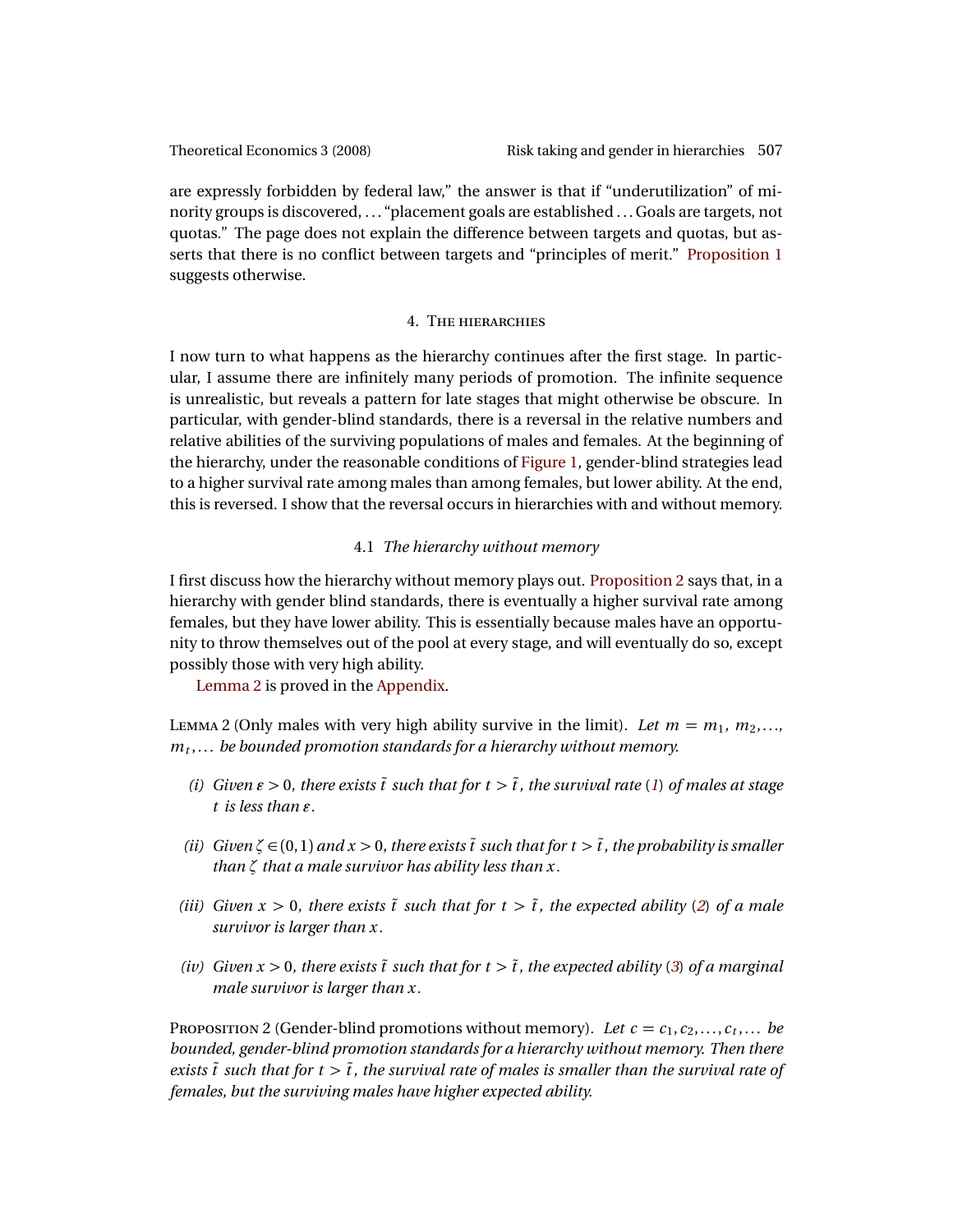The proposition follows from [Lemma 2.](#page-8-2) That males eventually survive with smaller probability than females follows directly from [Lemma 2\(](#page-8-2)i), by choosing  $\epsilon > 0$  such that  $(1-G(c<sub>t</sub>)) > \varepsilon$  for all *t*. That male survivors eventually have higher expected ability than surviving females follows by choosing *x* in [Lemma 2\(](#page-8-2)iii) to be larger than the (bounded) expected ability of surviving females.

Now suppose that the survival rates are equal rather than that standards are gender blind. Then [Proposition 3](#page-9-0) says that the males' promotion standards cannot be bounded below. This can be interpreted to mean that promotion standards become irrelevant; all surviving males are eventually promoted.

Since the promotion standards for females are bounded, there will eventually be a stationary, positive measure of surviving females. Hence, the population of surviving males must also become stationary with a positive measure of survivors. But if the males' promotion standards are bounded below, males still have an opportunity to throw themselves out of the pool at every stage, and their numbers will decline. To avoid this, the promotion standards must become very low in order to keep all the males in the pool. Males appear to be getting special treatment, but no males are profiting from the special treatment because their performance is well above the very low standard.

<span id="page-9-0"></span>PROPOSITION 3 (Equal survival rates in a hierarchy without memory). Let  $(m, f)$  be pro*motion standards in a hierarchy without memory, such that males and females have the same survival rates at each stage t . If the promotion standards f are bounded, then the performance standards m are not bounded below.*

PROOF. Since  $f_1, f_2, \ldots, f_t, \ldots$  converge to a finite number, the female survival rates  $E[S_t^F(A, f)]$ ,  $t = 1, 2, \ldots$ , converge to a positive number, say  $L > 0$ , and, by hypothesis, the male survival rates  $E[S_t^M(A, m)]$ ,  $t = 1, 2, \ldots$ , converge to the same limit, *L*. Suppose, contrary to the proposition, that the sequence *m* is bounded below by *m*. Since  $(1 - \Phi(m_t | a)) \le (1 - \Phi(m | a))$  for all *a*, the male survival rate at stage *t* satisfies

<span id="page-9-1"></span>
$$
E[S_t^M(A,m)] = \int_{-\infty}^{\infty} g(a) S_t^M(a,m) \, da \le \int_{-\infty}^{\infty} g(a) (1 - \Phi(m \mid a))^t \, da. \tag{5}
$$

Choose an  $\varepsilon > 0$  such that  $\varepsilon < L$ . Choose  $\tilde{a}$ ,  $\hat{a}$  such that  $\hat{a} < \tilde{a}$  and

$$
1 - G(\tilde{a}) < \varepsilon / 3
$$
\n
$$
G(\hat{a}) < \varepsilon / 3.
$$

Due to the monotone likelihood ratio property,  $\Phi(\underline{m} \mid a)$  decreases with  $a$  . Choose  $\hat{t}$ such that  $(1 - \Phi(m \mid \tilde{a}))^{\hat{i}} < \varepsilon/3$ . Then if  $t > \hat{t}$ , the upper bound on the male survival rate  $(5)$  at stage *t*, satisfies

$$
\int_{-\infty}^{a} g(a)(1 - \Phi(m \mid a))^{t} da + \int_{\hat{a}}^{\hat{a}} g(a)(1 - \Phi(m \mid a))^{t} da + \int_{\hat{a}}^{\infty} g(a)(1 - \Phi(m \mid a))^{t} da
$$
  
< 
$$
< \int_{-\infty}^{a} g(a) da + [G(\hat{a}) - G(\hat{a})](1 - \Phi(m \mid \hat{a}))^{t} + \int_{\hat{a}}^{\infty} g(a) da
$$
  
< 
$$
< \varepsilon/3 + (1 - \Phi(m \mid \hat{a}))^{t} + \varepsilon/3 < \varepsilon < L.
$$

This is a contradiction.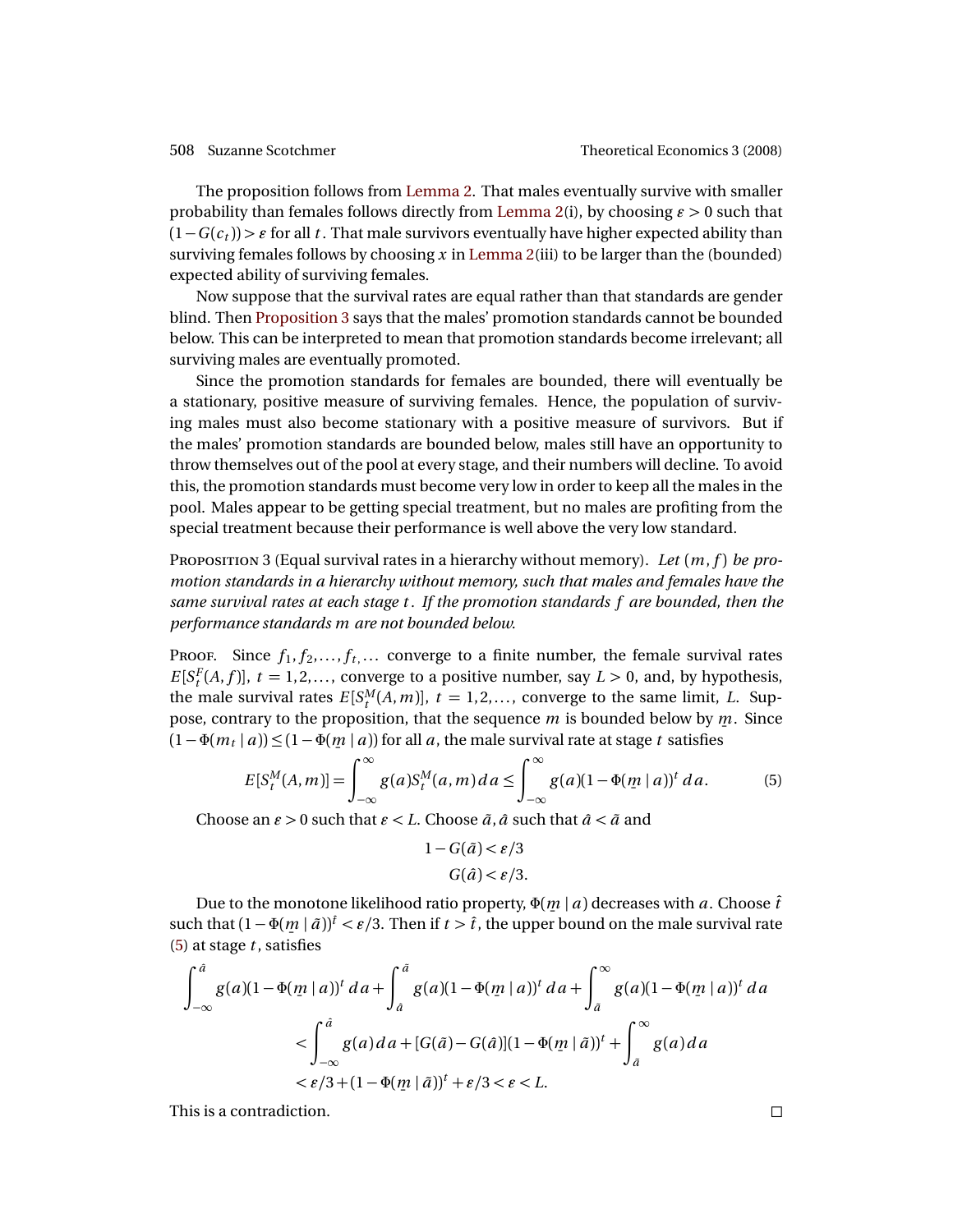<span id="page-10-2"></span>



FIGURE 2. Survival in a Hierarchy with Memory

- <span id="page-10-1"></span>PROPOSITION 4 (Equal ability in a hierarchy without memory). *(i) Suppose, in a hierarchy without memory, that the expected abilities of surviving males and females are equal at stage*  $\hat{t}$  *under the promotion standards*  $(m, f)$ *. Then the female survival rate at stage*  $\hat{t}$  *is greater than the male survival rate.* 
	- *(ii) In a hierarchy without memory, there are no bounded promotion standards* (*m*, *f* ) *for which surviving males have the same average ability as surviving females at each stage t .*

[Proposition 4\(](#page-10-1)i) follows directly from [Lemma 1,](#page-5-2) which would otherwise be contradicted. [Proposition 4\(](#page-10-1)ii) follows from [Lemma 2\(](#page-8-2)iii) by choosing *x* larger than the expected ability of female survivors at every *t* .

# 4.2 *The hierarchy with memory*

I now show that, if the hierarchy has memory, males survive in the limit with positive probability. As the hierarchy progresses, it is increasingly difficult to overturn a survivor's accumulated success. Each new signal is blended into the average, and its effect is therefore muted. Nevertheless, if the standards are gender blind, it is still true that eventually a smaller proportion of males than females survives, and they have higher average ability. This must be proved in a different manner than the analogous result without memory [\(Proposition 2\)](#page-8-1), since the analog to [Lemma 2](#page-8-2) does not hold.

[Proposition 5](#page-11-1) follows from the shape of the limiting survival function  $\bar{S}^M(\cdot, c)$ , described in [Lemma 3](#page-10-0) and shown in [Figure 2.](#page-10-2) The proof is in the [Appendix.](#page-19-0)

<span id="page-10-0"></span>LEMMA 3 (The limit distribution in a hierarchy with memory). Suppose that the promo*tion standards are*  $c = c_1, c_2, \ldots, c_t, \ldots$ *, and*  $\limsup c_t = \overline{c}$ *. For each*  $a \leq \overline{c}$ *,*  $\overline{S}^M(a, c) = 0$ *. Given*  $\varepsilon > 0$ *, for each*  $a > \bar{c} + \varepsilon$ *,*  $\bar{S}^M(a, c) > 0$ *.* 

[Proposition 5](#page-11-1) uses the hypothesis that promotion standards are nondecreasing. With decreasing promotion standards, all females with ability above  $c_1$  would survive, and none would be eliminated after stage one. This is not true of males. If the performance standards decrease rapidly, males with abilities lower than  $c_1$  might survive in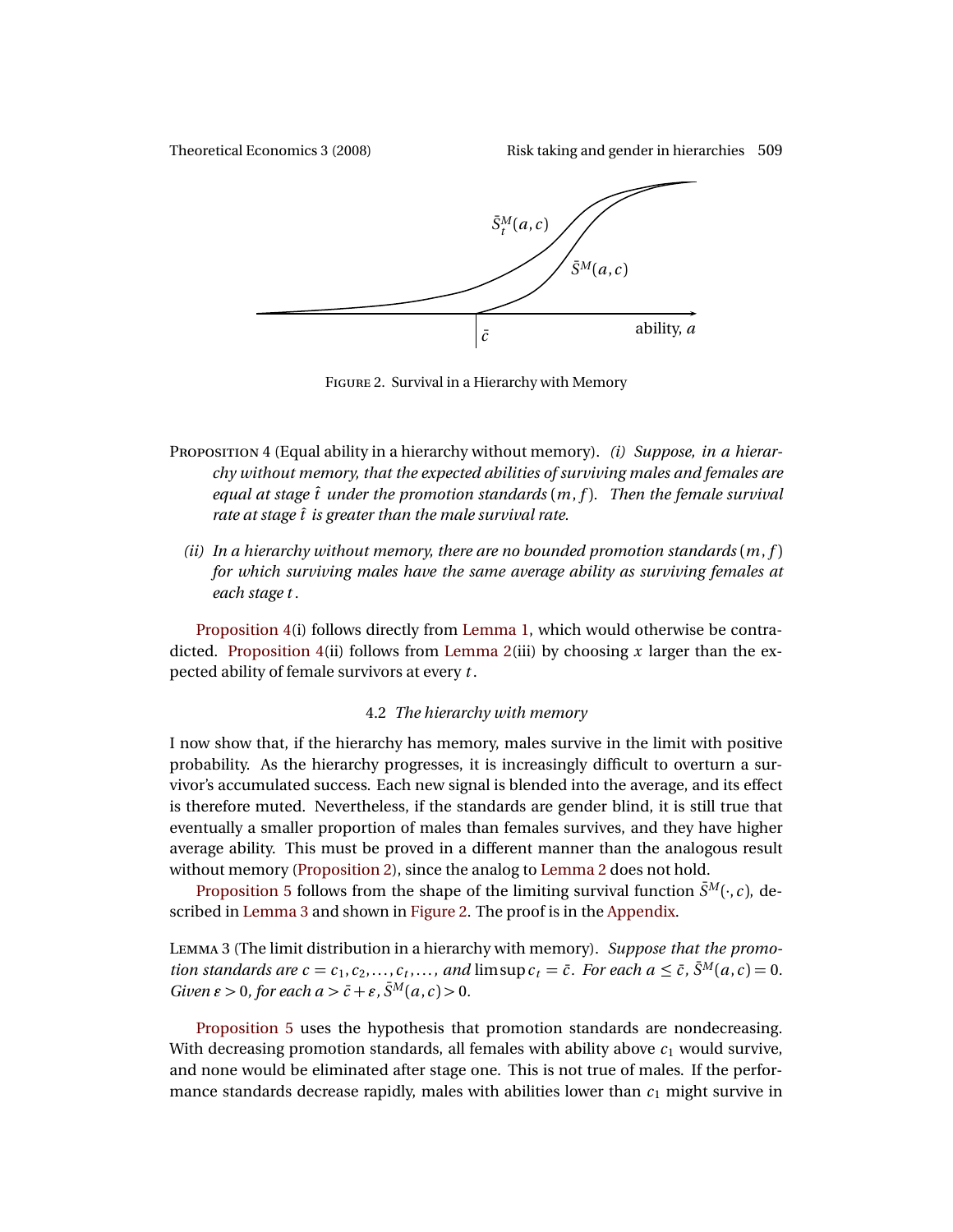<span id="page-11-3"></span>

large numbers, and the limiting expected ability of males could be lower than that of females. In any case, increasing promotion standards are the more natural case.

<span id="page-11-1"></span>PROPOSITION 5 (Gender-blind promotions with memory). Let  $c = c_1, c_2, \ldots, c_t, \ldots$  be non*decreasing, gender-blind promotion standards that converge to*  $\bar{c}$  *in a hierarchy with memory. Then there exists*  $\hat{t}$  *such that for*  $t > \hat{t}$ *, the survival rate of males is smaller than that of females, but the surviving males have higher expected ability.*

PROOF. Using [Lemma 3,](#page-10-0) for  $a < \bar{c}$ , neither males nor females survive. For  $a > \bar{c}$ , the probability that a female survives is one, while for males, the survival probability is less than one:  $\bar{S}^M(a, c) < 1 - \Phi(c_1 \mid a) < 1$ . Thus, the limit survival rate of males is smaller than that of females.

Because the males' limit probabilities of survival are nondecreasing with *a*, and strictly increasing on some domain (since  $\bar{S}^M(a, c) > \bar{S}^M(\bar{c}, c)$  for some  $a > c$ ), the limit distribution of their abilities first-order dominates the limit distribution of females' abilities. Thus, the expected ability of surviving males is greater than that of surviving females.  $\Box$ 

PROPOSITION 6 (Equal average ability with memory). Suppose the hierarchy has memory, *and suppose that* (*m*, *f* ) *are promotion standards such that the expected abilities of a random surviving male and a random surviving female are equal at stage t . Then the survival rate of females at stage t is greater than that of males.*

This result follows directly from [Lemma 1.](#page-5-2)

#### 5. PRIVATE OBJECTIVE FUNCTIONS

<span id="page-11-0"></span>So far, the strategy of this paper has been to study the promotion standards that satisfy some social objective, such as equal survival rates of males and females or gender-blind standards, and to show the conflicts that are created. I now characterize the promotion standards that arise without legal constraints. I do not start from the premise that employers dislike diversity, or that they are willing to sacrifice profit in order to avoid it, but rather from the premise that employers are profit maximizers whose decisions may nevertheless lead to disparate impacts. The objective is to see which of the social goals are preserved, if any, and whether "discrimination" can be identified.[9](#page-11-2)

The implicit assumption in what follows is that wages can be different at different stages of the hierarchy, but wages cannot be different for males and females, and wages do not depend directly on signals.

# 5.1 *Promotions across firms*

Suppose that, to be promoted, an agent must get a job with a different employer. An employer hiring at *t* selects from the survivors to *t* −1. This creates externalities among

<span id="page-11-2"></span><sup>9</sup>The conceit in this paper is that promotion standards are set according to some well-conceived objective, either constrained by law, or guided by profit, but not guided by reference to the pool that is already promoted. For an interesting discussion of the latter, see [Sobel](#page-25-4) [\(2001\)](#page-25-4).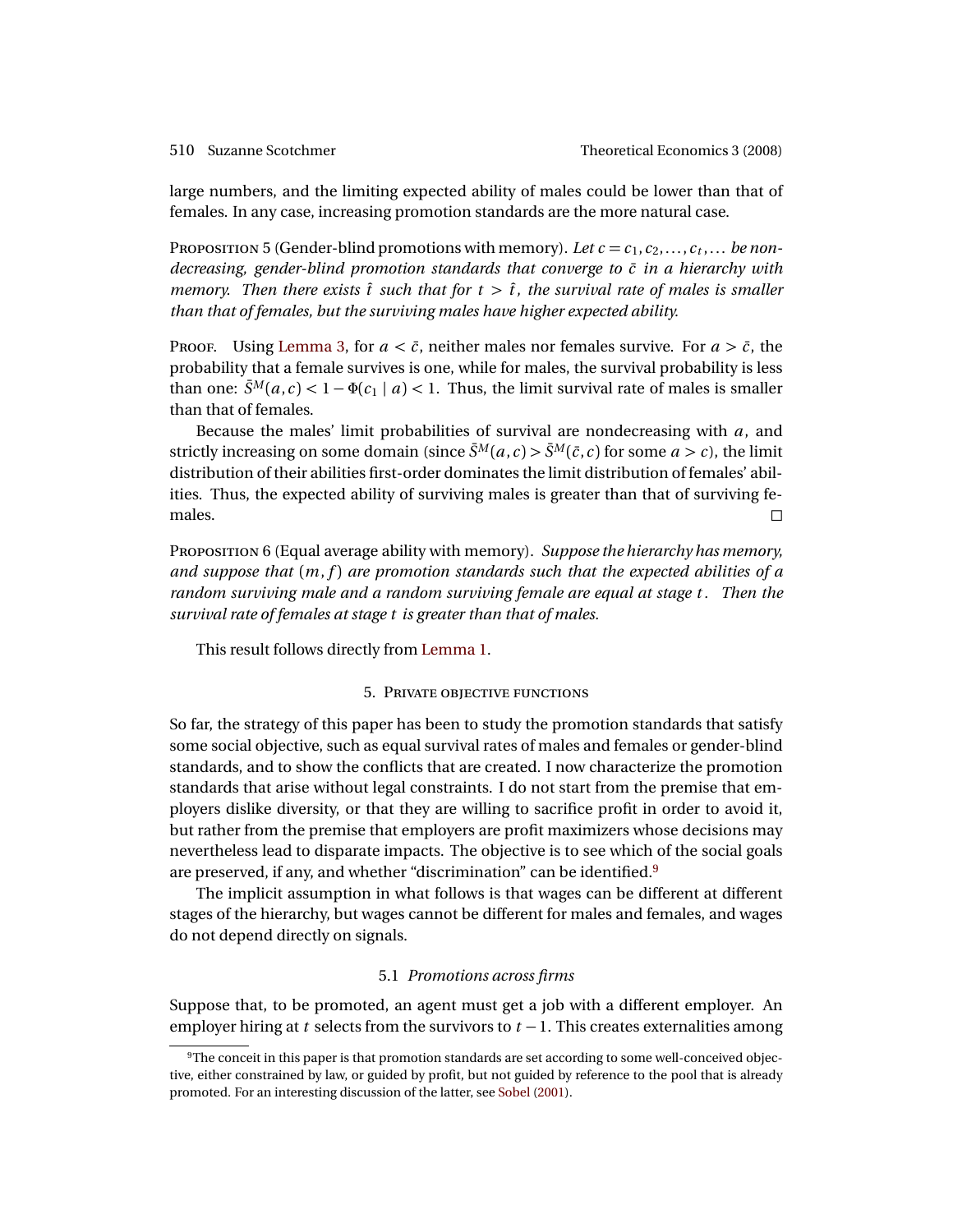firms, since the distribution of abilities in an employer's pool is determined by previous employers' promotion decisions.

Because an employer retains its workers for a single period, its sole objective is to take the workers with highest ability. For each  $t = 1, 2, \ldots$ , let  $W_t$  be the profit objective when the industry does not have memory, and let  $\bar{W}_t$  be the objective when the industry has memory:

<span id="page-12-1"></span>
$$
W_t(m, f) = \int_{-\infty}^{\infty} (a - w_t) S_t^M(a, m) g(a) \, da + \int_{f_t}^{\infty} (a - w_t) g(a) \, da \tag{6a}
$$

$$
\bar{W}_t(m,f) = \int_{-\infty}^{\infty} (a - w_t) \bar{S}_t^M(a,m) g(a) \, da + \int_{f_t}^{\infty} (a - w_t) g(a) \, da. \tag{6b}
$$

The profit function is an aggregate for all employers at stage  $t$  . The wage rate is  $w_t$  , and ability *a* is understood as the profit of employing an agent with ability *a*. I assume that the wages are bounded and nondecreasing, and converge to  $\bar{w}$ . This implies that the female promotion standards *f* are bounded and nondecreasing, and also converge.[10](#page-12-0)

It is straightforward to show that the optimal standards equalize the expected abilities of marginal survivors.

L 4. *If the promotion standards* (*m*, *f* ) *maximize total ability net of wages, [\(6a\)](#page-12-1) (re* $s$  pectively, [\(6b\)](#page-12-2)), then the standards  $(m_t, f_t)$  equalize the abilities of marginal males and *marginal females at t . In particular, [\(7a\)](#page-12-3) (respectively, [\(7b\)](#page-12-4)) holds.*

<span id="page-12-4"></span><span id="page-12-3"></span><span id="page-12-2"></span>
$$
e^{M}[A|m, t] - w_t = f_t - w_t = 0
$$
\n(7a)

$$
\bar{e}^M[A \mid m, t] - w_t = f_t - w_t = 0. \tag{7b}
$$

[Proposition 7](#page-13-0) characterizes the standards that arise endogenously when promotions are across firms. Males are held to a higher standard at the earliest stage provided fewer than half are promoted, but in the hierarchy without memory, males are eventually promoted on weak performance, much weaker than required of females. This is for a reason similar to when standards are chosen to equalize promotion rates [\(Proposition 3\)](#page-9-0). If the males' promotion standards did not become low, males would keep throwing themselves out of the pool, and the expected ability of the marginal (and average) survivor would keep rising. But if the objective is to stop them from getting thrown out of the pool, and hence to equalize the abilities of marginal survivors, then the males' standard must become low. A male's probability of generating such a low standard must go to zero.

For the hierarchy with memory, I use [Assumption B](#page-12-5) in order to avoid complicated arguments based on rates of convergence.

<span id="page-12-5"></span>ASSUMPTION B. In the limit of the hierarchy with memory, each male's ability is known, and the distribution of males' abilities has the limit distribution [\(4\)](#page-4-0).

<span id="page-12-0"></span> $^{10}$ In [\(6a\)](#page-12-1) and [\(6b\)](#page-12-2), that is why I write the objective function for females with a minimum ability  $f_t$  rather than  $\max_{d \leq t} \{f_d\}.$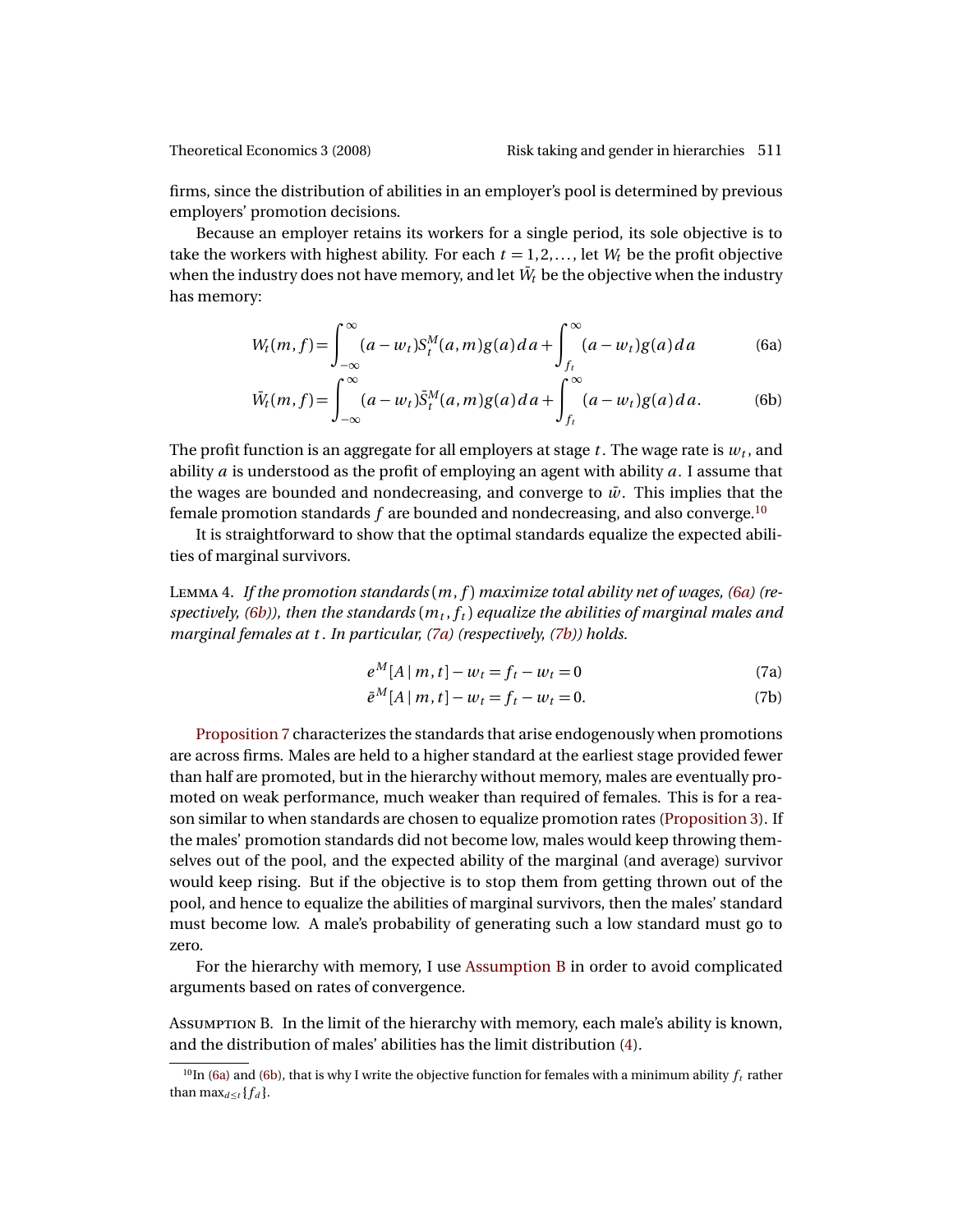Since the abilities of males are revealed in the limit, their standard for promotion is ultimately the same as for females. There are marginal females in the limit, in the sense that there remain a positive mass of females with abilities in a neighborhood of the limit promotion standard,  $\bar{f}$ . However, due to the selection process before reaching the limit, there are no marginal males. [Proposition 7\(](#page-13-0)ii) and (iii) say that the probability of a risk taker being marginal at late stages of the hierarchy converges to zero.

In the hierarchy with memory, the marginal probability density of the signal  $Z_t$  at stage *t* is given by

$$
\tilde{\phi}_t(z) = \int_{-\infty}^{\infty} \phi(z \mid a) \frac{g(a) S_t^M(a, m)}{\int_{-\infty}^{\infty} g(a) S_t^M(a, m) da} da.
$$

<span id="page-13-0"></span>PROPOSITION 7 (Promotion standards that equalize the abilities of marginal survivors). *Suppose that at each stage t , the promotion standards* (*m*, *f* ) *maximize total ability net of wages [\(6a\)](#page-12-1) (respectively, [\(6b\)](#page-12-2)), so that marginal male and female survivors have equal expected abilities. Suppose [Assumption A](#page-2-1) holds.*

- (i) Whether or not the hierarchy has memory, if  $m_1 > 0$ , females face a lower promo*tion standard than do males at stage 1. That is,*  $m_1 > f_1$ .
- *(ii) Suppose the hierarchy does not have memory. Then males eventually face lower promotion standards than females, but there are almost no marginal males. That is, given*  $\varepsilon > 0$ *, there exists*  $\tilde{t}$  *such that for*  $t > \tilde{t}$ *,*  $m_t < f_t$  *and*  $\tilde{\phi}_t(m_t) < \varepsilon$ *.*
- *(iii) Suppose the hierarchy has memory, and that [Assumption B](#page-12-5) holds. Then males eventually face the same promotion standards as females, but there are almost no marginal males. In particular,*  $\limsup m_t = \limsup f_t$ . *Given*  $\epsilon > 0$ *, there exists*  $\tilde{t}$  $and$   $\delta > 0$  such that for  $t > \tilde{t}$  ,  $\int_{-\infty}^{\tilde{m}+\delta} g(a)\bar{\mathcal{S}}_{t}^{M}(a,m)\,da < \varepsilon$  .

PROOF. (i) It is enough to show that the expected ability of a marginal male is less than his promotion standard *m*1. The expected ability of a marginal male can be written

<span id="page-13-1"></span>
$$
e^{M}[A|m,1] = \int_{-\infty}^{\infty} a \frac{g(a)\phi^{u}(m_{1}-a)}{\int_{-\infty}^{\infty} g(a)\phi^{u}(m_{1}-a)da} da
$$
  
= 
$$
\int_{-\infty}^{\infty} (m_{1}-x) \frac{g(m_{1}-x)\phi^{u}(x)}{\int_{-\infty}^{\infty} g(a)\phi^{u}(m_{1}-a)da} dx
$$
  
= 
$$
m_{1} - \int_{-\infty}^{\infty} x \frac{g(m_{1}-x)\phi^{u}(x)}{\int_{-\infty}^{\infty} g(a)\phi^{u}(m_{1}-a)da} dx < m_{1}.
$$
 (8)

The inequality follows because the integral in [\(8\)](#page-13-1) is positive. The denominator is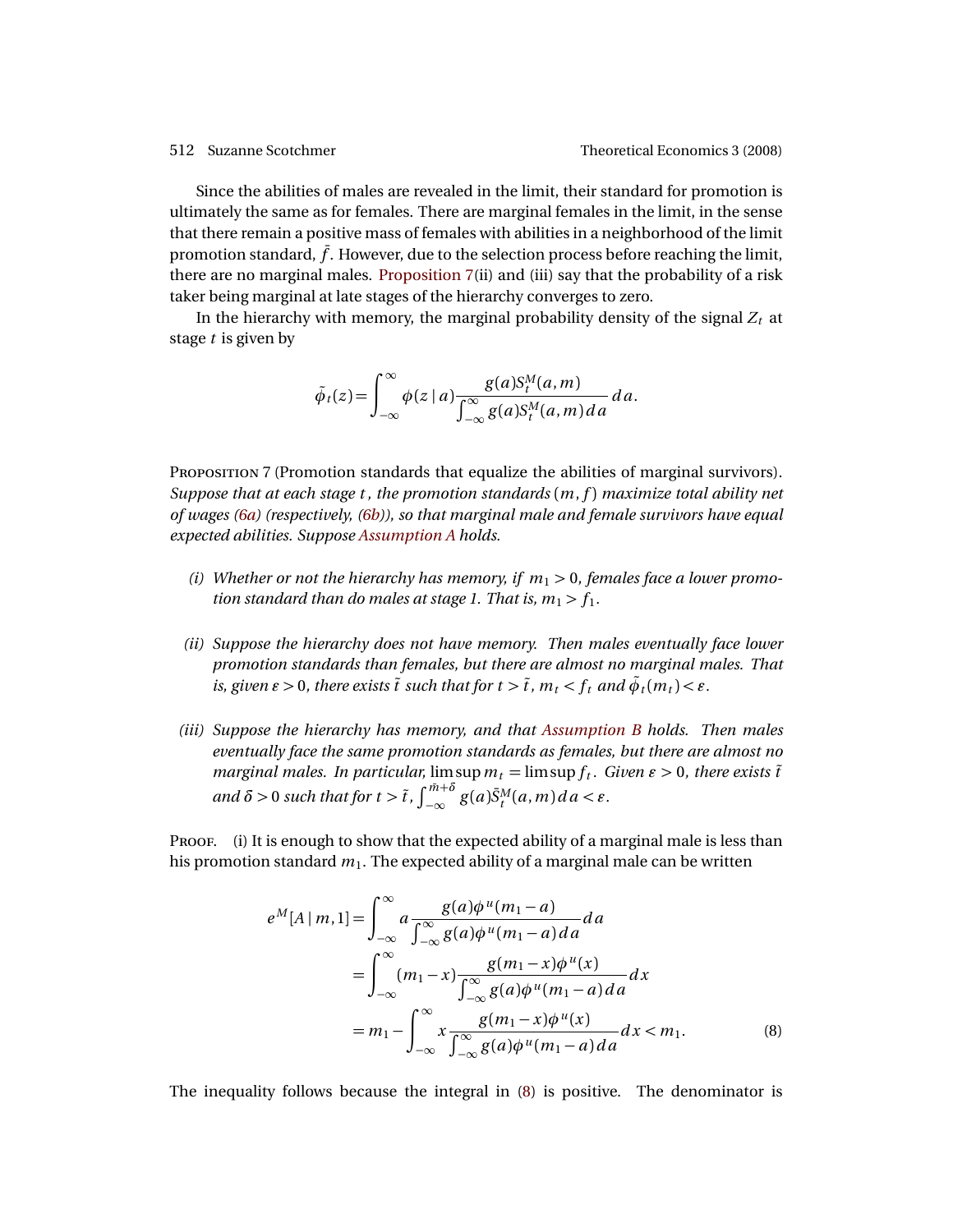positive, and the numerator can be written

$$
\int_0^{\infty} x g(m_1 - x) \phi^{u}(x) dx + \int_{-\infty}^{0} x g(m_1 - x) \phi^{u}(x) dx
$$
  
= 
$$
\int_0^{\infty} y g(m_1 - y) \phi^{u}(y) dy - \int_0^{\infty} y g(m_1 + y) \phi^{u}(-y) dy
$$
  
= 
$$
\int_0^{\infty} y [g(m_1 - y) - g(m_1 + y)] \phi^{u}(y) dy > 0.
$$

In the second line,  $\phi^{u}(y) = \phi^{u}(-y)$  due to the symmetry of  $\phi^{u}$  and in the last line,  $[g(m_1 - y) - g(m_1 + y)] > 0$  due to  $m_1 > 0$  and the symmetry and single-peakedness of *g* .

(ii) To show that  $m_t < f_t$ , let  $f$  and  $\bar{f}$  be the lower and upper bounds for  $f$ . Let  $x \geq \bar{f}$ . Using [Lemma 2\(](#page-8-2)iv), if *m* is bounded, then for large *t*, the expected ability of the marginal male survivor is larger than  $x$ , hence larger than  $f_t$ , a contradiction. Therefore  $m$  is not bounded, and in particular, is not bounded below. Let  $\tilde{t}$  be large enough that for  $t > \tilde{t}$ ,  $m_t < f \leq f_t$ .

*I* now show that  $\tilde{\phi}_t(m_t) < \varepsilon$  for  $t > \tilde{t}$ . Using [Assumption A,](#page-2-1) an upper bound for  $\phi(m_t | a) = \phi^u(m_t - a)$  is  $\phi^u(0)$ . Let  $\zeta, \gamma > 0$  be such that  $\zeta \phi^u(0) + \gamma < \varepsilon$ .

Choose  $x > 0$  and  $\tilde{t}$  large enough so that  $\phi^u(m_t - a) < \phi^u(\bar{f} - a) < \gamma$  for  $a > x$  and, using [Lemma 2\(](#page-8-2)ii), so that

$$
\int_{-\infty}^{x} \frac{g(a)S_t^M(a,m)}{\int_{-\infty}^{\infty} g(a)S_t^M(a,m) da} da < \zeta.
$$

Then

$$
\tilde{\phi}_t(m_t) = \int_{-\infty}^x \phi(m_t | a) \frac{g(a)S_t^M(a, m)}{\int_{-\infty}^\infty g(a)S_t^M(a, m) da} da
$$
\n
$$
+ \int_x^\infty \phi(m_t | a) \frac{g(a)S_t^M(a, m)}{\int_{-\infty}^\infty g(a)S_t^M(a, m) da} da
$$
\n
$$
< \int_{-\infty}^x \phi(m_t | a) \frac{g(a)S_t^M(a, m)}{\int_{-\infty}^\infty g(a)S_t^M(a, m) da} da + \gamma \int_x^\infty \frac{g(a)S_t^M(a, m)}{\int_{-\infty}^\infty g(a)S_t^M(a, m) da} da
$$
\n
$$
< \phi^u(0) \int_{-\infty}^x \frac{g(a)S_t^M(a, m)}{\int_{-\infty}^\infty g(a)S_t^M(a, m) da} da + \gamma < \phi^u(0) \zeta + \gamma < \varepsilon.
$$

(iii) The profit

$$
\int_{\tilde{m}}^{\infty} (a - \bar{w}) \bar{S}^M(a, m) g(a) da
$$

is maximized by choosing  $\bar{m} = \bar{w}$ , hence lim sup  $m_t$  should be  $\bar{m}$ . Since lim sup  $f_t = \bar{f}$  $\bar{w}$ , the result follows. That

$$
\int_{-\infty}^{\bar{m}+\varepsilon} g(a)\bar{S}_t^M(a,m)da < \varepsilon
$$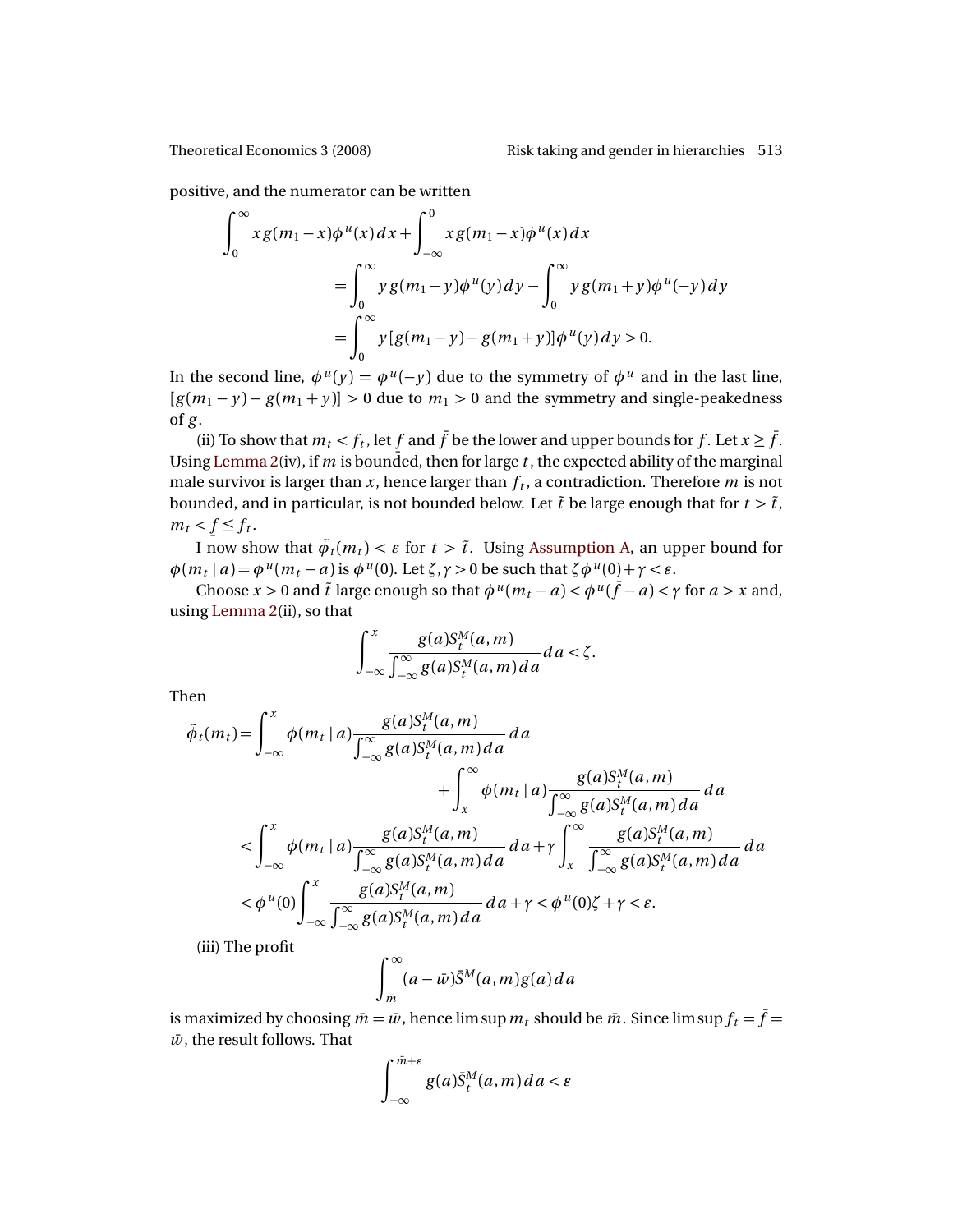### for large *t* follows from [Lemma 3](#page-10-0) and [Figure 2.](#page-10-2)

When the promotion standards equalize the expected abilities of marginal survivors, both the survival rates and abilities of male and female survivors differ. These differences have an efficiency explanation, and in particular do not follow from gender preferences on the part of employers.

However, disparate treatment due to a legitimate business objective is hard to distinguish from disparate treatment due to gender preferences.

Suppose, for example, that firms choose promotion standards according to the following "discriminatory" objective:

$$
\max_{\{m_t, f_t\}} W_t(m, f) + U\bigg(\frac{E[S_t^M(A, m)]}{E[S_t^F(A, f)]}\bigg).
$$

If *U* is increasing, the objective explicitly favors males. But the standard for males may still be higher at the beginning of the hierarchy than for females, and lower at the end, whether the objective is *W* or  $W + U$ . Because of this ambiguity, courts and policymakers may resort to procedural rules such as a requirement for gender-blind standards or equal survival rates.

# 5.2 *Promotions within the firm: preserving options*

Suppose now that all promotions take place within a single firm. Then the firm itself profits from the information it collects through its promotion decisions. I show that the firm has an incentive to keep a male in the pool at early stages, despite a moderately bad signal, in order to collect more information and preserve an option. In particular, I show that at an early stage the firm retains males with lower expected ability than is tolerated in promoted females. In this sense, males are favored.

Consider a hierarchy with three stages  $(t = 0, 1, 2)$  and two promotions (at  $t = 1, 2$ ). At stage 0, there is no employer, but agents generate signals of ability. These are used for hiring in the first promotion stage. A firm's objective function is equal to the sum of workers' abilities in each promotion period, net of wages.

<span id="page-15-0"></span>The firm's objective function is

$$
\Pi(f_1, f_2, m_1, m_2) = \int_{f_1}^{\infty} (a - w_1)g(a)da + \int_{\max\{f_1, f_2\}}^{\infty} (a - w_2)g(a)da
$$
  
+ 
$$
\int_{-\infty}^{\infty} (a - w_1)g(a)[1 - \Phi(m_1 | a)]da
$$
  
+ 
$$
\int_{-\infty}^{\infty} (a - w_2)g(a)[1 - \Phi(m_1 | a)][1 - \Phi(m_2 | a)]da.
$$
 (9)

In [Proposition 8\(](#page-16-0)i), I assume that wages in both periods are equal. This assumption isolates the incentive to preserve options from the problem that the cost of a mistake is compounded when wages are increasing.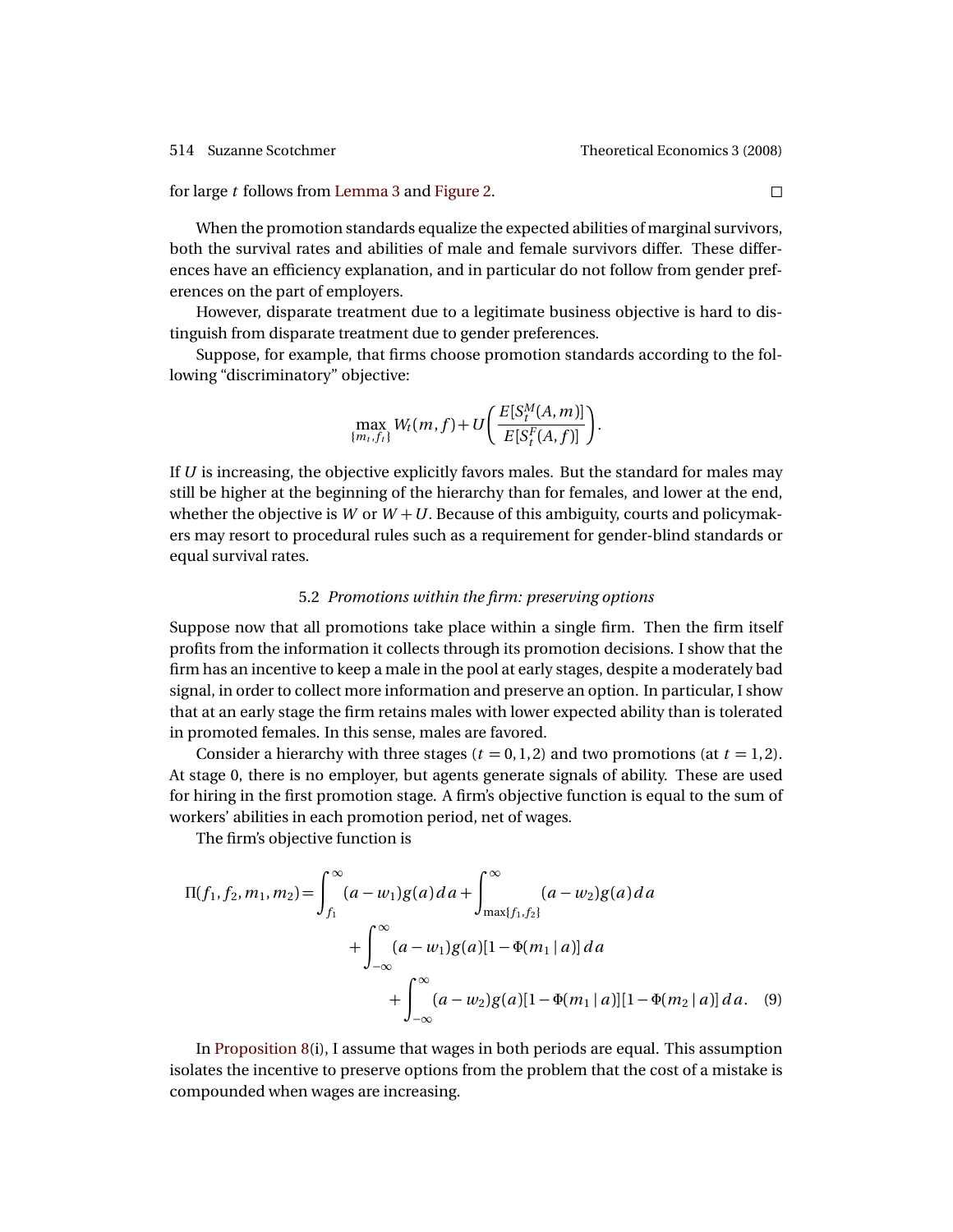<span id="page-16-0"></span>PROPOSITION 8 (Preserving options within the firm). Suppose there are three periods with *two promotions that take place within a single firm. Suppose the promotion standards*  $(f_1, f_2), (m_1, m_2)$  *maximize* [\(9\)](#page-15-0)*.* 

- *(i) Suppose that*  $w_1 = w_2 = w$ . *Then the expected ability of a marginal male at the first promotion stage is smaller than the expected ability of a marginal female. That is,*  $e^M[A \mid m, 1] < f_1$ .
- *(ii) The expected ability of a marginal male at the final promotion stage is the same as that of a marginal female. That is,*  $e^M[A \mid m, 2] = f_2$ .
- PROOF. Since wages are nondecreasing, the optimizer of [\(9\)](#page-15-0) satisfies

<span id="page-16-4"></span><span id="page-16-3"></span>
$$
f_1 = w_1 \tag{10}
$$

<span id="page-16-5"></span><span id="page-16-1"></span>
$$
f_2 = w_2 \tag{11}
$$

$$
\int_{-\infty}^{\infty} (a - w_1) g(a) \phi(m_1 | a) da + \int_{-\infty}^{\infty} (a - w_2) g(a) \phi(m_1 | a) [1 - \Phi(m_2 | a)] da = 0 \quad (12)
$$

$$
\int_{-\infty}^{\infty} (a - w_2) g(a) [1 - \Phi(m_1 \mid a)] \phi(m_2 \mid a) da = 0.
$$
 (13)

Write  $\mathcal{M}_1$  for the probability of being a marginal male at the first promotion:

$$
\mathcal{M}_1 = \int_{-\infty}^{\infty} g(a)\phi(m_1 \mid a) da = \int_{-\infty}^{\infty} g(a+w)\phi(m_1 \mid a+w) da.
$$

Write  $\mathcal{M}_2$  for the probability of being a marginal male in the first promotion and also surviving the second promotion:

$$
\mathcal{M}_2 = \int_{-\infty}^{\infty} g(a)\phi(m_1|a)[1 - \Phi(m_2|a)] da
$$
  
= 
$$
\int_{-\infty}^{\infty} g(\alpha + w)\phi(m_1|\alpha + w)[1 - \Phi(m_2|\alpha + w)] d\alpha.
$$

<span id="page-16-2"></span>Then the first-order condition [\(12\)](#page-16-1) can be written

$$
\mathcal{M}_1 \int_{-\infty}^{\infty} \alpha \frac{g(\alpha + w)\phi(m_1 | \alpha + w)}{\mathcal{M}_1} d\alpha + \mathcal{M}_2 \int_{-\infty}^{\infty} \alpha \frac{g(\alpha + w)\phi(m_1 | \alpha + w)[1 - \Phi(m_2 | \alpha + w)]}{\mathcal{M}_2} d\alpha = 0.
$$
\n(14)

The density in the first integral of [\(14\)](#page-16-2) describes the males who were marginal at the first promotion. The density in the second integral of [\(14\)](#page-16-2) describes the males remaining from that group after the second promotion. Because  $\Phi(m_2 | \alpha + w)$  is decreasing with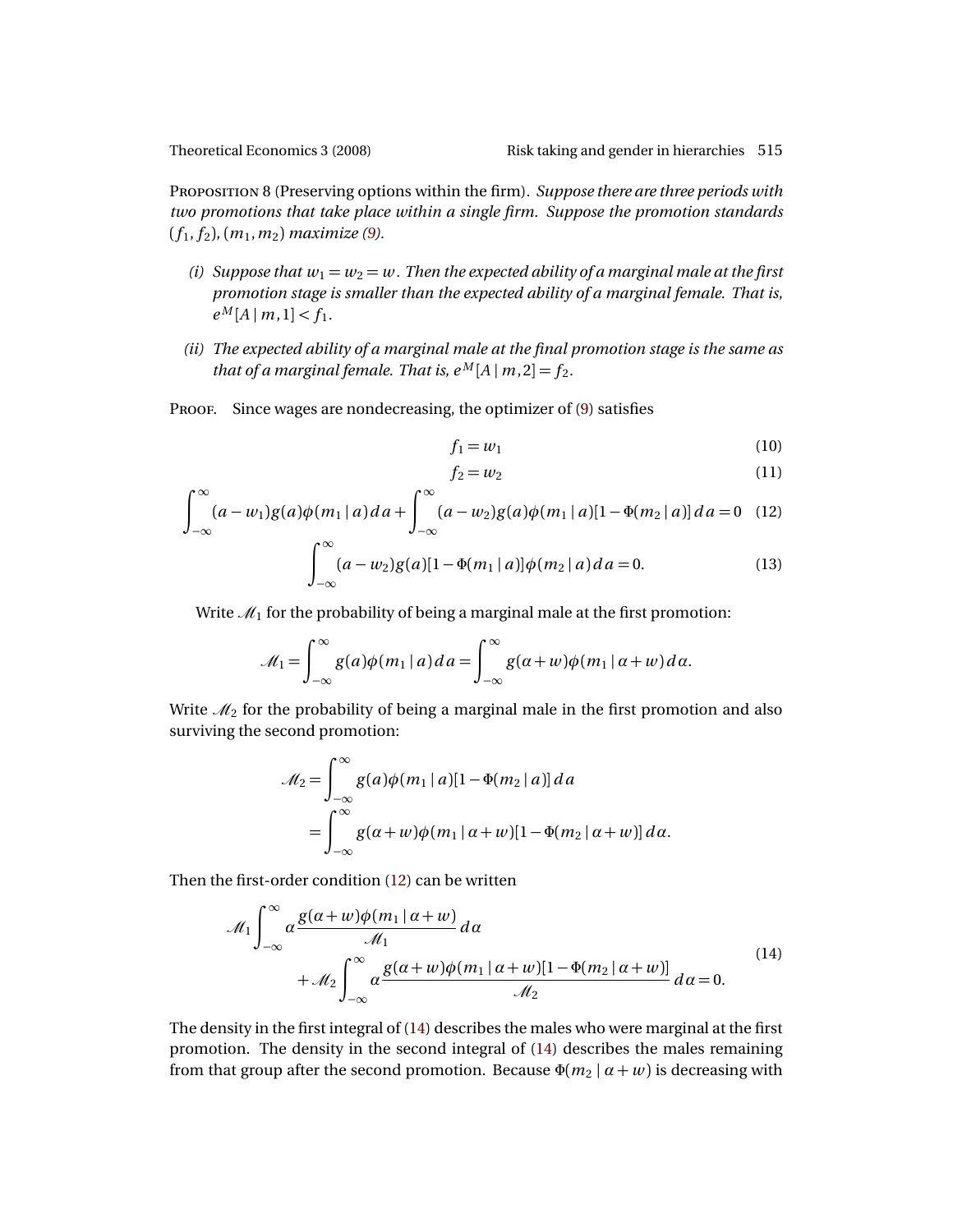<span id="page-17-0"></span>*α*, the distribution in the second integral stochastically dominates the distribution in the first integral. Because of stochastic dominance, the expected ability represented by the first integral is smaller than the expected ability represented by the second integral. Since the two terms sum to zero, the first integral is negative and the second is positive. That is,

$$
\int_{-\infty}^{\infty} (a - w) \frac{g(a)\phi(m_1 | a)}{\int_{-\infty}^{\infty} g(a)\phi(m_1 | a) da} da
$$
  
< 
$$
< 0 < \int_{-\infty}^{\infty} (a - w) \frac{g(a)\phi(m_2 | a)[1 - \Phi(m_2 | a)]}{\int_{-\infty}^{\infty} g(a)\phi(m_2 | a)[1 - \Phi(m_2 | a)] da} da.
$$

Using [\(10\)](#page-16-3), the first inequality implies  $e^M[A | m, 1] < w = f_1$ . This proves (i).

Part (ii) follows from [\(11\)](#page-16-4), which says  $f_2 = w_2$ , and from [\(13\)](#page-16-5), which says  $e^M[A \mid m, 2] = w_2.$ 

When promotions are within the firm, one cannot say in general whether males are promoted at a lower or higher standard than females at the first stage, but conditional on a given standard for females, more males are promoted within the firm than if promotions were across firms. Again, this is because the firm internalizes the information it generates by keeping males in the pool.

Finally, [Proposition 8](#page-16-0) also describes the optimal policy when the firm's profit depends on the signals produced by the workers rather than on their abilities. For example, the value produced in an academic labor market is the quality of the papers written, rather than the ability of the professor who produced them. The objective function would then be

$$
\Pi^{z}(f_{1},f_{2},m_{1},m_{2}) = \int_{f_{1}}^{\infty} (a-w_{1})g(a)da + \int_{f_{2}}^{\infty} (a-w_{1})g(a)da
$$
  
+ 
$$
\int_{-\infty}^{\infty} \int_{-\infty}^{\infty} (z_{1}-w_{1})g(a)[1-\Phi(m_{1}|a)]\phi(z_{1}|a)dz_{1}da
$$
  
+ 
$$
\int_{-\infty}^{\infty} \int_{-\infty}^{\infty} (z_{2}-w_{1})g(a)[1-\Phi(m_{1}|a)][1-\Phi(m_{2}|a)]\phi(z_{2}|a)dz_{2}da
$$

But, integrating on  $z_1$  and  $z_2$ , since  $\int_{-\infty}^{\infty} z\phi(z \mid a) dz = a$ , we have  $\Pi^z(f_1, f_2, m_1, m_2) = a$  $\Pi(f_1, f_2, m_1, m_2)$ .

#### **6. CONCLUSION**

Affirmative action policies have been justified and evaluated from many different perspectives, on both efficiency grounds and equity grounds. For the most part, economists have focussed on efficiency, especially productive efficiency. For example, [Holzer and](#page-24-10) [Neumark](#page-24-10) [\(2000,](#page-24-10) 559) argue from an extensive empirical literature that "affirmative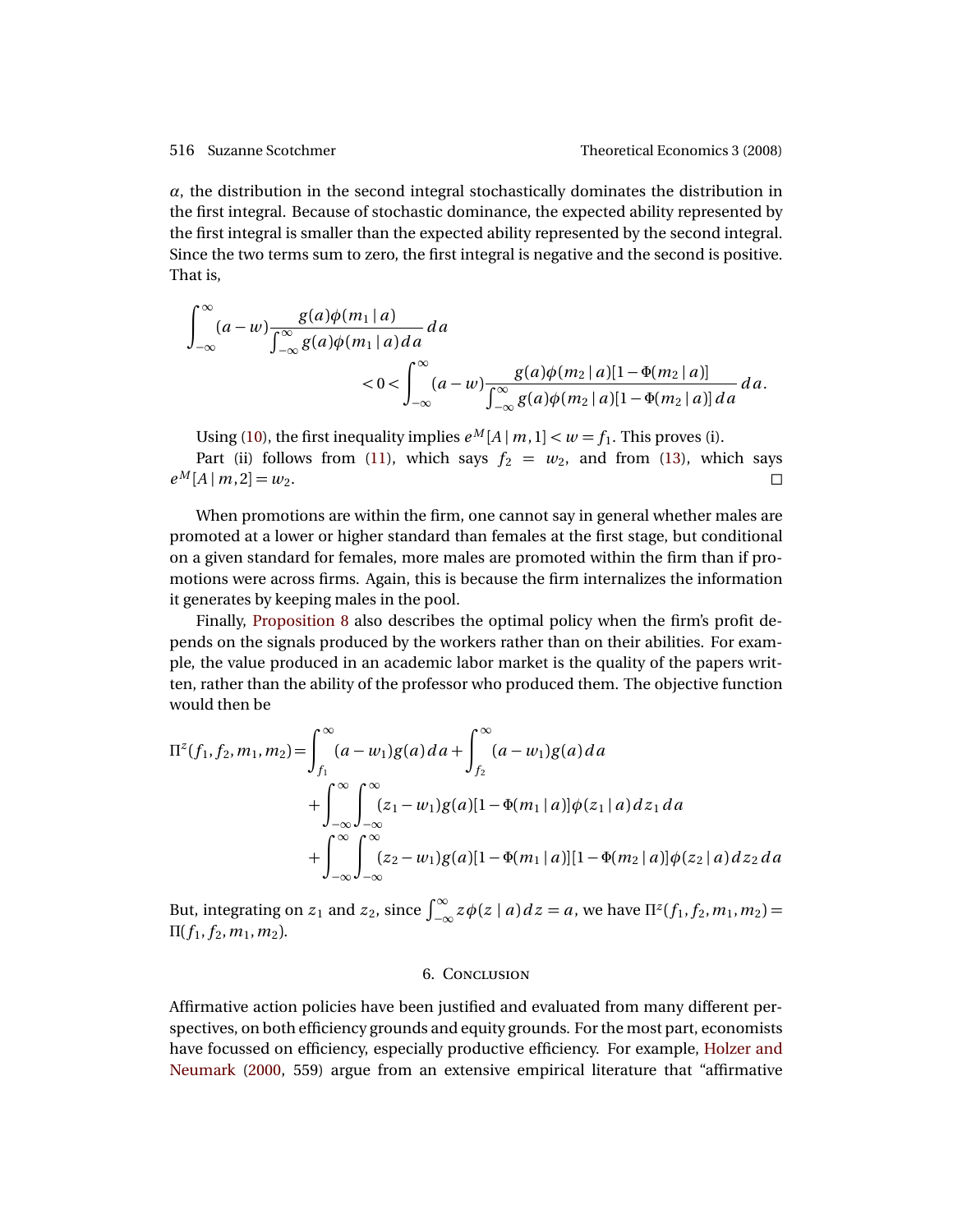<span id="page-18-0"></span>action offers significant redistribution toward women and minorities, with relatively small efficiency consequences." Among the ingenious theoretical arguments for why affirmative action policies enhance efficiency are those of [Lundberg and Startz](#page-24-11) [\(1983\)](#page-24-11) and [Lundberg](#page-24-12) [\(1991\)](#page-24-12), who consider a model of statistical discrimination where wages depend on imperfect signals of ability. They show, among other things, that the pooling of workers with different signaling abilities creates more incentive to invest in human capital. [Milgrom and Oster](#page-25-5) [\(1987\)](#page-25-5) argue that affirmative action policies can efficiently prevent employers from underpromoting women and minorities. The incentive to underpromote derives from a fear of revealing the worth of their employees to rival firms, a threat that is higher for the more "invisible" workers, such as women and minorities.

I have not made efficiency central to my analysis, since it is unclear how to define it in the context studied here. I have taken the social objectives of gender blindness or equal promotions as primitive, rather than deriving those objectives from a welfare function. This has allowed me to illuminate conflicts among those objectives that derive from gender differences in behavior, in particular risk taking. I have simply assumed that males are hard-wired for risk taking and females are not, and that all agents want to stay in the hierarchy if allowed.

The efficiency criterion that springs to mind for most economists is that marginal survivors should have the same expected ability. This is the criterion that drives promotion standards when promotions are across firms, but only because the employers do not internalize the benefits of collecting information on risk takers, which can possibly create a better pool for the long run. When promotions are within firms, the firm has an incentive to preserve an option on males at the beginning, since more information will be collected later. The firm itself profits from this information. Thus, the promotion standards are such that the marginal male has lower expected ability than the marginal female, and in this sense, males are favored. However, the promotion standard itself may be higher for males than for females in both cases.

There are many other gender differences at work as well. Some of these differences can be confounding factors that overturn any intrinsic difference in risk taking. In particular, [Becker and Eagly](#page-23-3) [\(2004\)](#page-23-3) find that females were at least as likely as males to put themselves at risk in protecting Jews in the Holocaust, and females are considerably more likely to put themselves at risk by donating kidneys to relatives in need. However, the authors hypothesize that such behavior might be rooted in a greater willingness of females to care for others, or to heed an ethical calling. Females may be motivated by objectives that overcome, and therefore obscure, an aversion to risk.

Further, as I mentioned in the introduction, the noisiness of the signals is not entirely under the control of the employee. Even if males are more risk-taking, they may be more closely observed within each promotion period than females. The latter hypothesis is consonant with the [Milgrom and Oster](#page-25-5) [\(1987\)](#page-25-5) "invisibility" hypothesis. If that effect is strong enough, then females should be understood as the workers who present noisy signals, and the males should be understood as generating more accurate signals.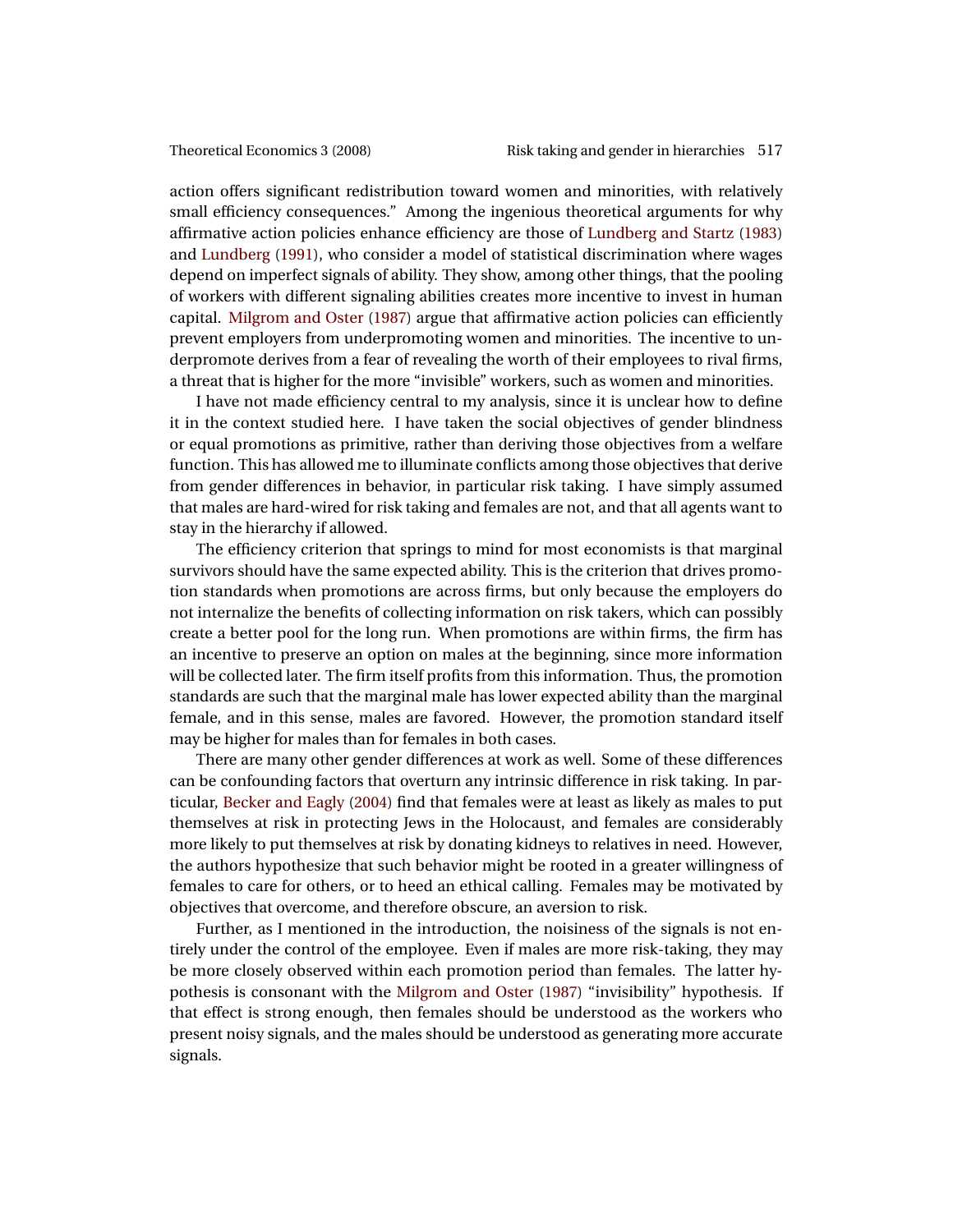<span id="page-19-2"></span>In any case, the main point of the paper is that gender differences in tastes set up a conflict between procedural fairness and disparate impacts. Differences in risk taking are one example of that larger point.<sup>[11](#page-19-1)</sup> A legitimate business purpose is a defense to disparate impact, but as mentioned in [Section 5,](#page-11-0) a legitimate business purpose cannot always be distinguished from discriminatory intent.

#### **APPENDIX**

<span id="page-19-0"></span>PROOF OF LEMMA 1. The same argument applies whether the survival rates are calculated with or without memory. Arguing for the hierarchy without memory, we have

$$
\int_{-\infty}^{\infty} a \left[ \frac{S_t^M(a, m)}{E[S_t^M(A, m)]} - \frac{S_t^F(a, f)}{E[S_t^F(A, f)]} \right] g(a) da
$$
  
\n
$$
= \int_{-\infty}^{\infty} (a - f_t) \left[ \frac{S_t^M(a, m)}{E[S_t^M(A, m)]} - \frac{S_t^F(a, f)}{E[S_t^F(A, f)]} \right] g(a) da
$$
  
\n
$$
= \int_{-\infty}^{f_t} (a - f_t) \left[ \frac{S_t^M(a, m)}{E[S_t^M(A, m)]} - \frac{S_t^F(a, f)}{E[S_t^F(A, f)]} \right] g(a) da
$$
  
\n
$$
+ \int_{f_t}^{\infty} (a - f_t) \left[ \frac{S_t^M(a, m)}{E[S_t^M(A, m)]} - \frac{S_t^F(a, f)}{E[S_t^F(A, f)]} \right] g(a) da
$$
  
\n
$$
< 0.
$$

In the third line, where  $a - f_t < 0$ , we have  $S_t^F(a, f) = 0$  and  $0 < S_t^M(a, m) < 1$ . Therefore,  $S_t^M(a,m)/E[S_t^M(A,m)] - S_t^F(a,m)/E[S_t^F(A,f)] > 0$ , so the integrand is negative. In the fourth line, where  $a - f_t \ge 0$ , we have  $0 < S_t^M(a, m) < 1 = S_t^F(a, f)$ . Since  $E[S_t^M(A, m)] \ge 1$  $E[S_t^F(A, f)]$ , we have  $S_t^M(a, m)/E[S_t^M(A, m)] < S_t^F(a, f)/E[S_t^F(A, f)]$ . Therefore the integrand is again negative. Then

$$
0 > \int_{-\infty}^{\infty} (a - f_t) \left[ \frac{S_t^M(a, m)}{E[S_t^M(A, m)]} - \frac{S_t^F(a, f)}{E[S_t^F(A, f)]} \right] g(a) da
$$
  
= 
$$
\int_{-\infty}^{\infty} a \left[ \frac{S_t^M(a, m)}{E[S_t^M(A, m)]} - \frac{S_t^F(a, f)}{E[S_t^F(A, f)]} \right] g(a) da.
$$

PROOF OF LEMMA 2. Let  $m \leq m_t \leq \bar{m}$  for all  $t = 1, 2, \ldots$ . Since the distributions *G* and  $\Phi$  have full support, the probability that any male survives at any date *t*, conditional on

<span id="page-19-1"></span><sup>11</sup>In a model where the signal for promotion depends on effort, [Bardsley and Sherstyuk](#page-23-4) [\(2006\)](#page-23-4) show that differences in the cost of effort can also lead to different promotion rates.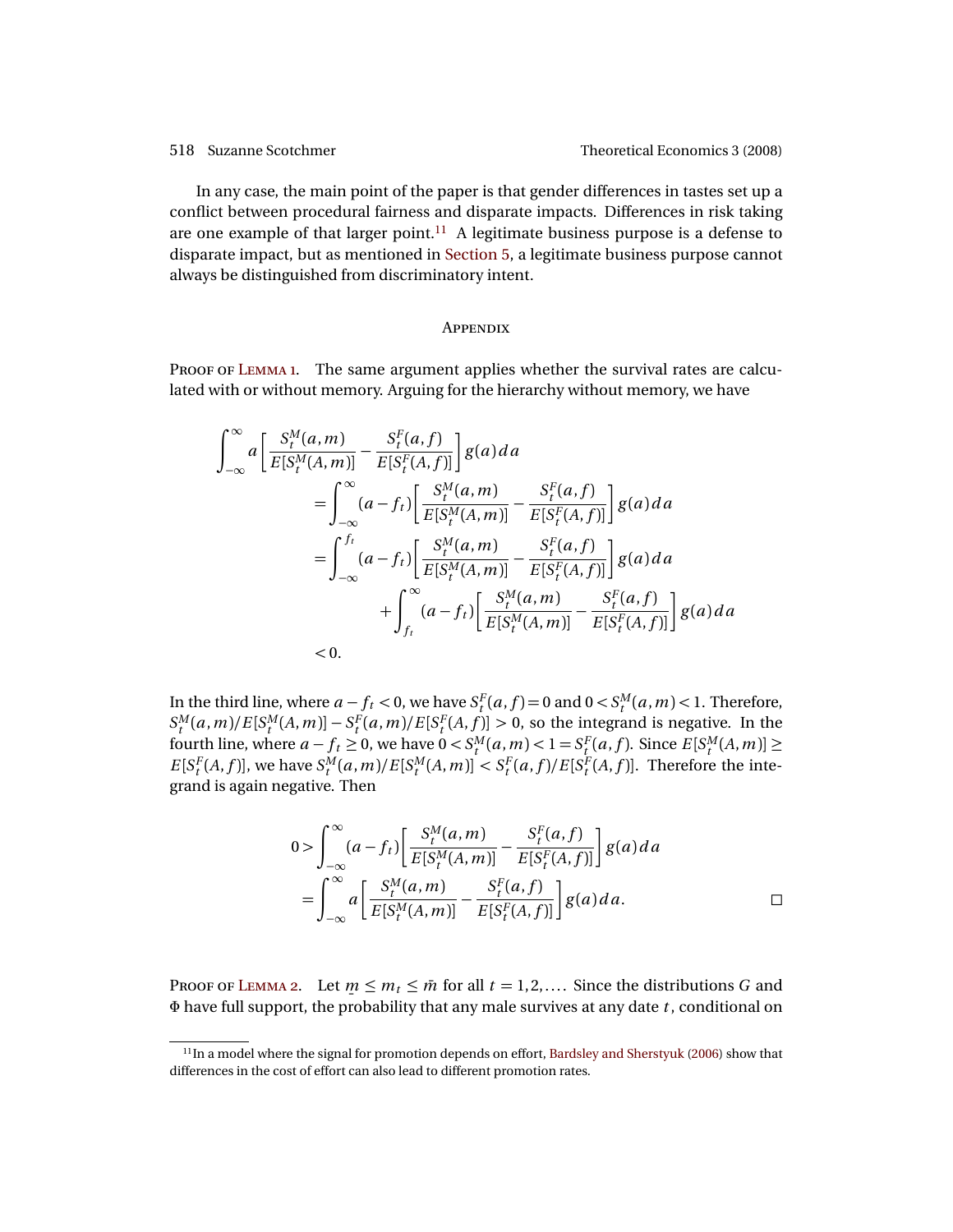having survived to *t* −1, is strictly less than one. That is, 1−Φ(*m<sup>t</sup>* | *a*) *<* 1 for every *t* and every  $a \in \mathbb{R}$ .

(i) Let  $\varepsilon > 0$ . Let  $\tilde{a} > 0$  satisfy  $0 < 1 - G(\tilde{a}) < \varepsilon/2$  and let  $\tilde{t}$  satisfy  $(1 - \Phi(m | a))^{\tilde{t}} < \varepsilon/2$ ¯ for all  $a \leq \tilde{a}$ . Then for  $t \geq \tilde{t}$ ,

$$
\int_{-\infty}^{\infty} g(a) S_t^M(a, m) da
$$
  
= 
$$
\int_{-\infty}^{\tilde{a}} g(a) \Pi_{d=1}^t (1 - \Phi(m_d | a)) da + \int_{\tilde{a}}^{\infty} g(a) \Pi_{d=1}^t (1 - \Phi(m_d | a)) da
$$
  

$$
\leq \int_{-\infty}^{\tilde{a}} g(a) (1 - \Phi(m | a))^{t} da + \int_{\tilde{a}}^{\infty} g(a) \Pi_{d=1}^t (1 - \Phi(m_d | a)) da
$$
  

$$
< G(\tilde{a}) \varepsilon/2 + (1 - G(\tilde{a}) < \varepsilon).
$$

(ii) Given  $x \in \mathbb{R}$ , the probability that a random male survivor has ability greater than *x* is

$$
\frac{\int_x^{\infty} g(a)S_t^M(a,m)da}{\int_x^{\infty} g(a)S_t^M(a,m)da + \int_{-\infty}^x g(a)S_t^M(a,m)da}
$$
\n
$$
>\frac{\int_x^{\infty} g(a)S_t^M(a,m)da}{\int_x^{\infty} g(a)S_t^M(a,m)da + S_t^M(x,m)\int_{-\infty}^x g(a)da}
$$
\n
$$
=\frac{\int_x^{\infty} g(a)\frac{S_t^M(a,m)}{S_t^M(x,m)}da}{\int_x^{\infty} g(a)\frac{S_t^M(a,m)}{S_t^M(x,m)}da + G(x)}.
$$
\n(15)

Using the boundedness of *m* and the fact that  $\Phi(m_d | a)$  decreases with *a* due to the monotone likelihood ratio property, as *t* gets large we have

<span id="page-20-2"></span><span id="page-20-0"></span>
$$
\frac{S_t^M(a,m)}{S_t^M(x,m)} = \prod_{d=1}^t \frac{[1 - \Phi(m_d \mid a)]}{[1 - \Phi(m_d \mid x)]} \to \infty \text{ for } a > x.
$$
 (16)

Thus, [\(15\)](#page-20-0) converges to one as *t* becomes large. The result follows.

(iii) For given *t*, write the expected ability of surviving males,  $E^M[A | m, t]$ , in two parts. The first term in [\(17\)](#page-20-1) is the expected ability of survivors who satisfy  $|A| > 4x$ , times the probability of that event, and the second part is the expected ability of survivors who satisfy  $|A| \le 4x$ , times the probability of that event:

<span id="page-20-1"></span>
$$
E^{M}[A|m, t, |A| > 4x] \times \Pr[|A| > 4x] + E^{M}[A|m, t, |A| \le 4x] \times \Pr[|A| \le 4x], \tag{17}
$$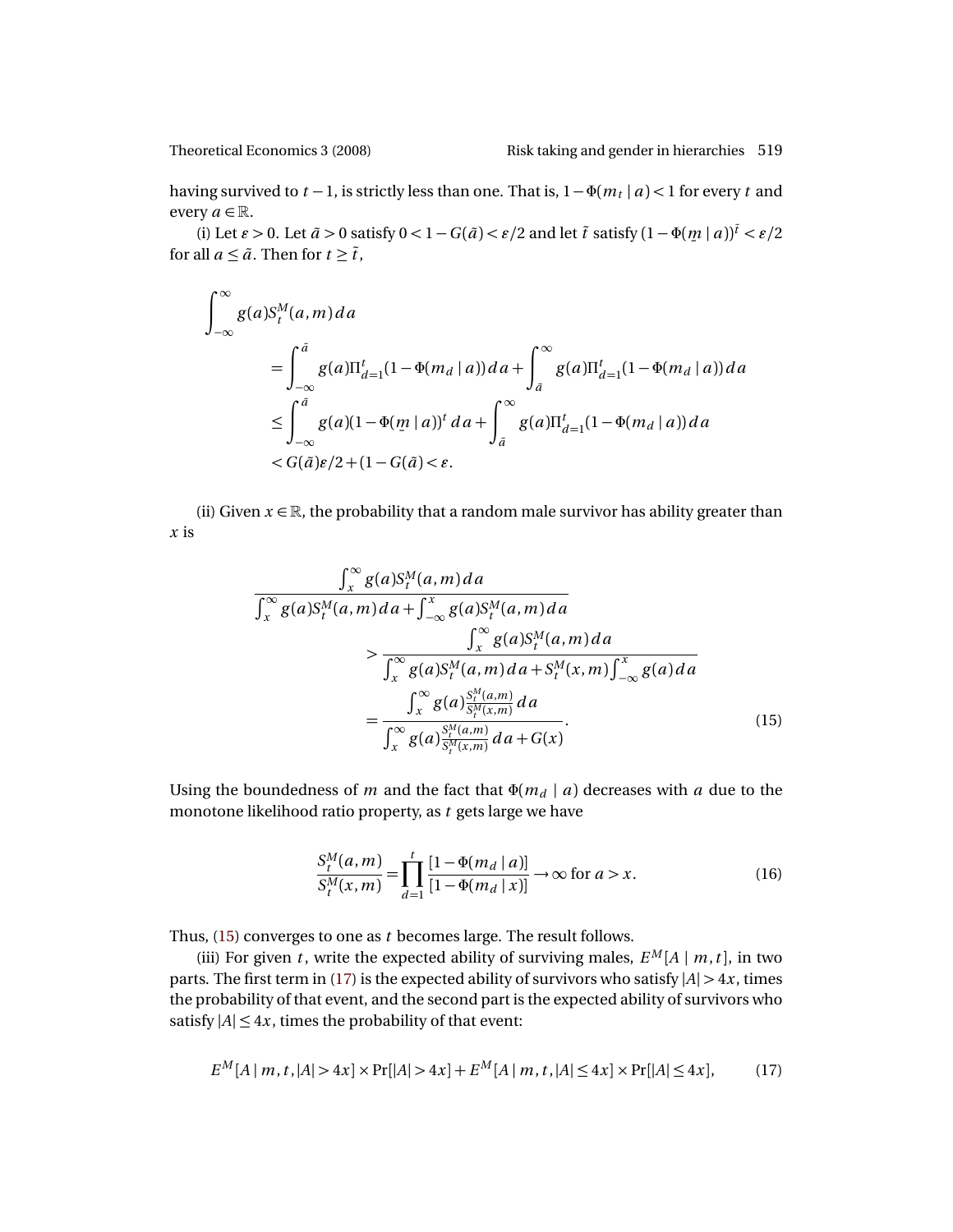or equivalently,

$$
E^{M}[A|m,t] = \frac{\int_{4x}^{\infty} a g(a) S_{t}^{M}(a,m) da + \int_{-\infty}^{-4x} a g(a) S_{t}^{M}(a,m) da}{\int_{-\infty}^{\infty} g(a) S_{t}^{M}(a,m) da} + \frac{\int_{-4x}^{4x} a g(a) S_{t}^{M}(a,m) da}{\int_{-\infty}^{\infty} g(a) S_{t}^{M}(a,m) da} \n= \frac{\int_{4x}^{\infty} a g(a) S_{t}^{M}(a,m) da + \int_{-\infty}^{-4x} a g(a) S_{t}^{M}(a,m) da}{\int_{4x}^{\infty} g(a) S_{t}^{M}(a,m) da + \int_{-\infty}^{-4x} g(a) S_{t}^{M}(a,m) da} \n\times \frac{\int_{4x}^{\infty} g(a) S_{t}^{M}(a,m) da + \int_{-\infty}^{-4x} g(a) S_{t}^{M}(a,m) da}{\int_{-\infty}^{\infty} g(a) S_{t}^{M}(a,m) da} + \frac{\int_{-4x}^{4x} a g(a) S_{t}^{M}(a,m) da}{\int_{-4x}^{4x} g(a) S_{t}^{M}(a,m) da} \times \frac{\int_{-4x}^{4x} g(a) S_{t}^{M}(a,m) da}{\int_{-\infty}^{\infty} g(a) S_{t}^{M}(a,m) da}.
$$

Since  $Pr[|A| > 4x] + Pr[|A| \le 4x] = 1$ , and  $E^M[A | m, t, |A| \le 4x] > -4x$ , it is enough to show that as *t* becomes large,  $E^M[A | m, t, |A| > 4x]$  becomes large (larger than 2*x*) and Pr[ $|A| \leq 4x$ ] becomes small (smaller than 1/6). Then  $E^M[A \mid m, t] > (2x)(5/6) (4x)(1/6) = x.$ 

I first show that  $E^M[A \mid m, t, |A| > 4x] > 2x$  for large *t*:

$$
E^{M}[A|m,t,|A|>4x]
$$
\n
$$
= \frac{\int_{4x}^{\infty} a g(a) S_{t}^{M}(a,m) da + \int_{-\infty}^{-4x} a g(a) S_{t}^{M}(a,m) da}{\int_{4x}^{\infty} g(a) S_{t}^{M}(a,m) da + \int_{-\infty}^{-4x} g(a) S_{t}^{M}(a,m) da}
$$
\n
$$
> \frac{4x \int_{4x}^{\infty} g(a) S_{t}^{M}(a,m) da + \int_{-\infty}^{-4x} a g(a) S_{t}^{M}(a,m) da}{\int_{4x}^{\infty} g(a) S_{t}^{M}(a,m) da + S_{t}^{M}(-4x,m) G(-4x)}
$$
\n
$$
= \left[ 4x + \frac{\int_{-\infty}^{-4x} a g(a) \frac{S_{t}^{M}(a,m)}{S_{t}^{M}(-4x,m)} da}{\int_{4x}^{\infty} g(a) \frac{S_{t}^{M}(a,m)}{S_{t}^{M}(-4x,m)} da} \right] / \left[ 1 + \frac{G(-4x)}{\int_{4x}^{\infty} g(a) \frac{S_{t}^{M}(a,m)}{S_{t}^{M}(-4x,m)} da} \right].
$$
\n(18)

Using the boundedness of *m* and the fact that  $\Phi(m_d | a)$  decreases with *a* due to the monotone likelihood ratio property, as *t* gets large we have

<span id="page-21-0"></span>
$$
\frac{S_t^M(a,m)}{S_t^M(-4x,m)} = \prod_{d=1}^t \frac{[1 - \Phi(m_d \mid a)]}{[1 - \Phi(m_d \mid -4x)]} \to 0 \text{ for } a < -4x
$$
 (19)

<span id="page-21-2"></span><span id="page-21-1"></span>
$$
\frac{S_t^M(a,m)}{S_t^M(-4x,m)} = \prod_{d=1}^t \frac{[1-\Phi(m_d | a)]}{[1-\Phi(m_d | -4x)]} \to \infty \text{ for } a > 4x.
$$
 (20)

The value of [\(18\)](#page-21-0) is less than 4*x*, since the numerator adds a negative term to 4*x*, and the denominator of [\(18\)](#page-21-0) is greater than one. However, using the fact that  $\int_{-\infty}^{-4x} a g(a) da$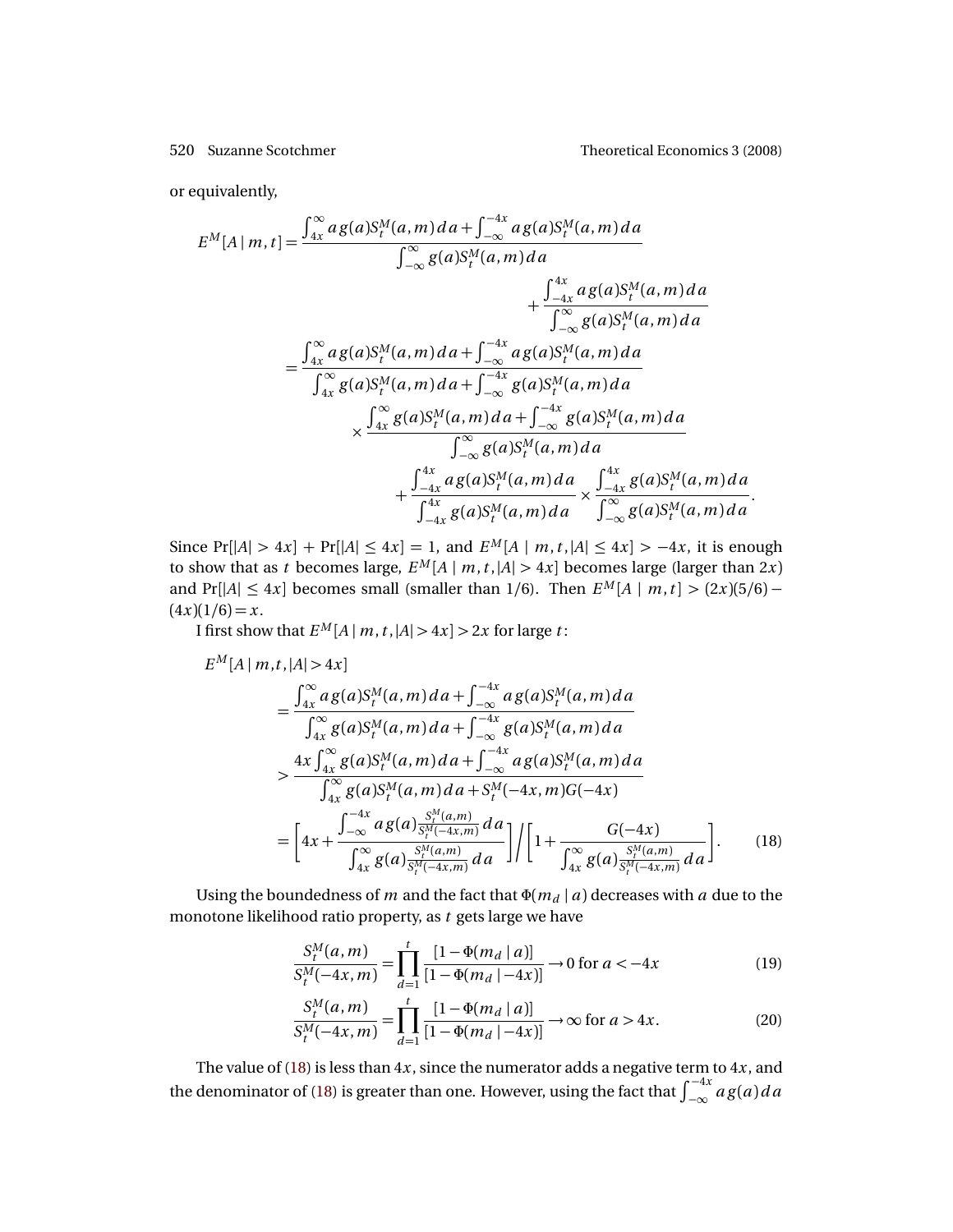is finite<sup>[12](#page-22-0)</sup> and using [\(19\)](#page-21-1) and [\(20\)](#page-21-2), it follows that the negative term in the numerator vanishes for large enough  $t$ . Using [\(20\)](#page-21-2), the second term of the denominator of [\(18\)](#page-21-0) vanishes as *t* becomes large, and we can therefore assert that  $E^M[A|m,t,|A| > 4x] > 2x$ for large enough *t* .

I now show that  $Pr[|A| \leq 4x] < 1/6$  for large enough *t*. We have

$$
\Pr[|A| \le 4x] = \frac{\int_{-4x}^{4x} g(a)S_t^M(a, m) da}{\int_{-\infty}^{\infty} g(a)S_t^M(a, m) da} < \frac{\int_{-4x}^{4x} g(a)S_t^M(4x, m) da}{\int_{-\infty}^{\infty} g(a)S_t^M(a, m) da} \n= \frac{\int_{-4x}^{4x} g(a) da}{\int_{-\infty}^{\infty} g(a) \frac{S_t^M(a, m)}{S_t^M(4x, m)} da} = \frac{\int_{-4x}^{4x} g(a) da}{\int_{-\infty}^{4x} g(a) \frac{S_t^M(a, m)}{S_t^M(4x, m)} da + \int_{4x}^{\infty} g(a) \frac{S_t^M(a, m)}{S_t^M(4x, m)} da}.
$$

The result follows from [\(16\)](#page-20-2), substituting 4*x* for *x*, since the denominator becomes large.

(iv) I omit the proof, which is essentially the same as for part (iii), replacing  $E^M[A \mid m, t]$  with  $e^M[A \mid m, t]$ , and using the fact that  $\phi$  is bounded.

PROOF OF LEMMA 3. The sequence  $c = c_1, c_2, \ldots, c_t, \ldots$  contains at most a finite number of values larger than  $\bar{c}$  +  $\epsilon$ . Let  $\bar{t}$  be the largest value of  $t$  in this set, that is, the latest date such that  $c_t > \bar{c} + \varepsilon$ . (If the sequence is nondecreasing as in [Proposition 5,](#page-11-1) one can take  $\epsilon$  = 0 and  $\bar{t}$  = 0.) Because  $\phi$  has full support, there is a positive probability of survival to time  $\bar{t}$ , regardless of ability, that is,  $\bar{S}^M_{\bar{t}}(a, c) > 0$  for all  $a$ .

That  $\bar{S}^M_t(a,c) \to 0$  for  $a < \bar{c}$  follows because  $\bar{Z}^t$  converges in probability to *a* and  $a < \bar{c}$ .

That  $\bar{S}^M_t(\bar{c}, c) \to 0$  follows from the central limit theorem. When  $a = \bar{c}$ , the limit  $\alpha$  is the variance of  $\sqrt{t}$ ( $\overline{z}$ ,  $\alpha$ )  $\rightarrow$  0 10110ws from the central fimit theorem. When *a* = *c*, the fimit distribution of  $\sqrt{t}$ ( $\overline{z}$ <sup>*t*</sup> −  $\overline{c}$ )/*v* is normal, centered at 0, where *v*<sup>2</sup> is th distribution of  $\sqrt{}$  *t* (*Z* ′ − *c* )/ *v* is normal, centered at 0, where *v* − is the variance of  $\Phi$ . With<br>positive probability we have  $\sqrt{}$  *t*( $\bar{Z}^t$  − *č*)/*v* < 0. But since survival requires that  $\bar{Z}^t$ for all  $t = 1, 2, \ldots$ , the joint probability of survival at  $t = 1, 2, \ldots$  falls to zero.

I now show that for  $a > \bar{c} + \varepsilon$ ,  $\bar{S}^M(a, c) > 0$ .

For arbitrary dates  $t_1, t_2$ , it is useful to introduce the notation  $\bar{Z}_{t_1}^{t_2}$  for the average of signals accrued between those dates, namely  $\bar{Z}_{t_1}^{t_2} = (1/(t_2 - t_1))\sum_{k=t_1+1}^{t_2} Z_k$ . The previous notation  $\bar{Z}^t$  becomes  $\bar{Z}^t_0$ .

Let  $\mathcal{P}(a, c; \overline{t}, Z)$  be the probability that an agent with ability  $A = a$  survives in the limit, conditional on having survived to  $\bar{t}$  with average signal  $\bar{Z}_{0}^{\bar{t}}=Z\in\mathbb{R}.$  Survival implies that  $Z \geq c_{\bar{t}}$ . Given *a* and *Z*, write

<span id="page-22-1"></span>
$$
\mathcal{P}(a, c; \overline{t}, Z) = \Pr\left[\left(\frac{\overline{t}}{t}\right)Z + \left(\frac{t - \overline{t}}{t}\right)\overline{Z}_t^t \ge c_t \text{ for all } t = \overline{t} + 1, \overline{t} + 2, \dots\right],\tag{21}
$$

where  $\{\bar{Z}_\bar{t}^t : t = \bar{t} + 1, \bar{t} + 2, ...\}$  is the random variable.

It is enough to show that  $\mathcal{P}(a, c; \bar{t}, Z) > 0$  for all  $a > \bar{c} + \varepsilon$  and all  $Z \geq c_{\bar{t}}$ . Since  $\phi$  has full support,  $\bar{S}^M_{\bar{t}}(a,c)$  > 0 for all abilities *a*. Therefore if  $\mathcal{P}(a,c;\bar{t},Z)$  > 0 for all  $a > \bar{c} + \varepsilon$ and  $Z \ge c_{\bar{t}}$ , we have  $\bar{S}^M(a, c) > 0$  for  $a > \bar{c} + \varepsilon$ .

<span id="page-22-0"></span><sup>&</sup>lt;sup>12</sup>Notice that  $\int_{-\infty}^{\infty} a^2 g(a) da$  is finite because variance is finite.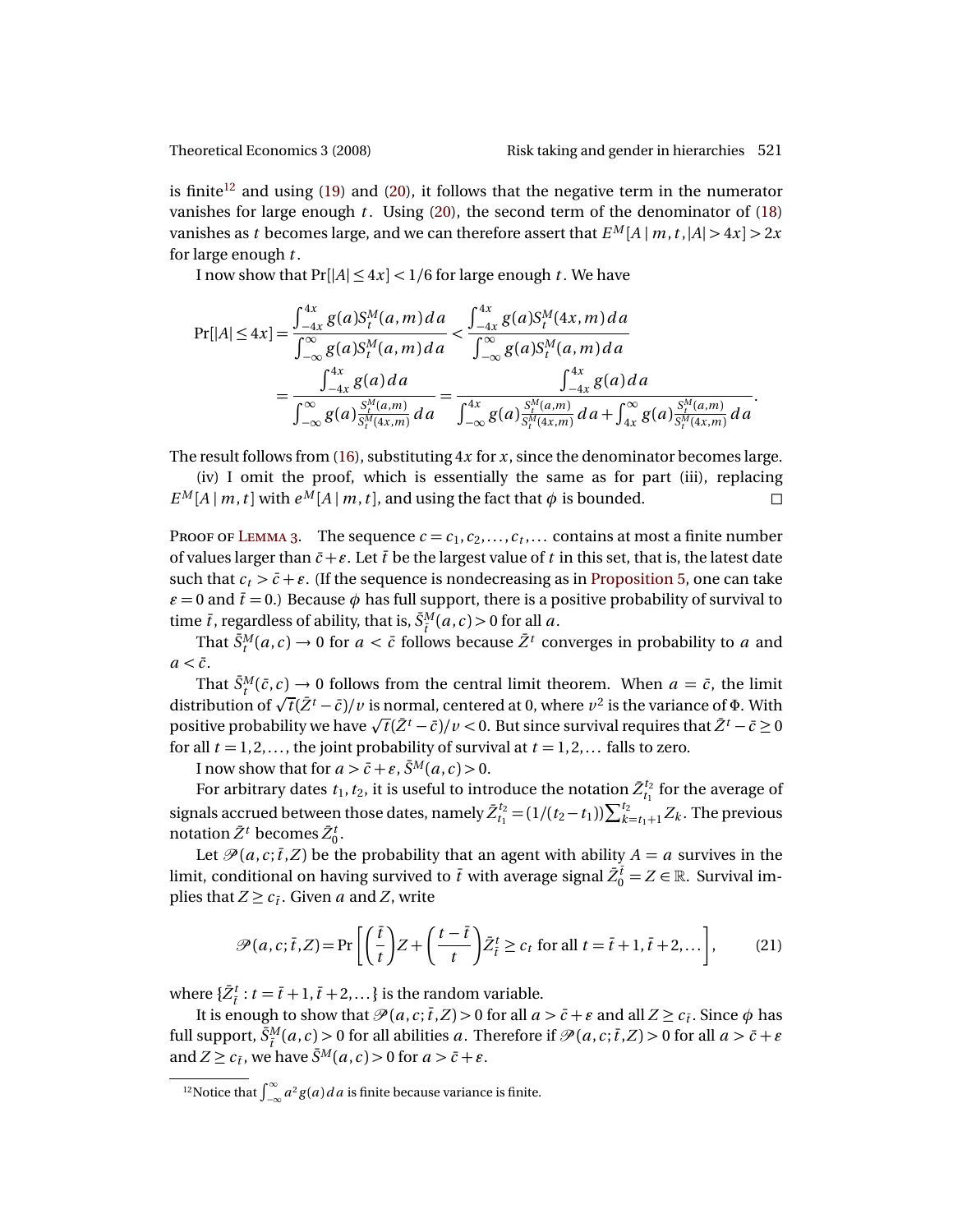<span id="page-23-5"></span>The first line below follows from [\(21\)](#page-22-1), because  $c_i > c_t$ , hence, using  $Z \ge c_i > c_t$ , we have  $Z \geq c_t$  for all  $t > \bar{t}$ . Therefore the event  $[\bar{Z}_t^t \geq c_t$  for all  $t = \bar{t} + 1, \bar{t} + 2,...]$  implies the event  $[(\bar{t}/t)Z + ((t-\bar{t})/t)\bar{Z}_{\bar{t}}^t \ge c_t \text{ for all } t = \bar{t}+1, \bar{t}+2,...],$  but not vice versa.

The second line is a change of notation. In the third line, the constant value *a* is subtracted from both sides of the inequality. The fourth line uses the fact that  $c_{\tau+\bar{i}} \leq \bar{c} + \varepsilon$ for all  $\tau > 0$ . The fifth line follows because the distribution of signals is atomless.

$$
\mathcal{P}(a, c; \overline{t}, Z) > \Pr[\overline{Z}_{\overline{t}}^t \ge c_t \text{ for all } t = \overline{t} + 1, \overline{t} + 2, \dots]
$$
  
\n
$$
= \Pr[\overline{Z}_{0}^{\tau} \ge c_{\tau + \overline{t}} \text{ for all } \tau = 1, 2, \dots]
$$
  
\n
$$
= \Pr[\overline{Z}_{0}^{\tau} - a \ge c_{\tau + \overline{t}} - a \text{ for all } \tau = 1, 2, \dots]
$$
  
\n
$$
\ge \Pr[\overline{Z}_{0}^{\tau} - a \ge \overline{c} + \varepsilon - a \text{ for all } \tau = 1, 2, \dots]
$$
  
\n
$$
= \Pr[\overline{Z}_{0}^{\tau} - a > \overline{c} + \varepsilon - a \text{ for all } \tau = 1, 2, \dots].
$$

For  $a > c + \varepsilon$ , choose  $b_1, b_2 > 0$  so that  $-b_1v^2 - b_2 = \bar{c} + \varepsilon - a$ . Then

$$
\mathcal{P}(a, c; \bar{t}, Z) > \Pr[\bar{Z}_0^{\tau} - a > \bar{c} + \varepsilon - a \text{ for all } \tau = 1, 2, ...]
$$
  
=  $\Pr[\bar{Z}_0^{\tau} - a > -b_1 v^2 - b_2 \text{ for all } \tau = 1, 2, ...]$   
 $\ge \Pr[\bar{Z}_0^{\tau} - a > -b_1 v^2 - b_2/\tau \text{ for all } \tau = 1, 2, ...]$ 

Using Lemma (6) of [Dubins and Freedman](#page-24-13) [\(1965,](#page-24-13) p. 801),

$$
\Pr[\bar{Z}_0^{\tau} - a \le -b_1 v^2 - b_2/\tau \text{ for some } \tau = 1, 2, \dots] \le \frac{1}{1 + b_1 b_2}.
$$

Thus,

$$
\mathcal{P}(a, c; \bar{t}, Z) > \Pr[\bar{Z}_0^{\tau} - a > -b_1 v^2 - b_2/\tau \text{ for all } \tau = 1, 2, \dots] \ge 1 - \frac{1}{1 + b_1 b_2} > 0 \qquad \Box
$$

#### **REFERENCES**

<span id="page-23-0"></span>Bajtelsmit, Vickie L. and Alexandra Bernasek (1996), "Why do women invest differently than men?" *Financial Counseling and Planning*, 7, 1–10. [[500](#page-1-1)]

<span id="page-23-4"></span>Bardsley, Peter and Katerina Sherstyuk (2006), "Rat races and glass ceilings." *Topics in Theoretical Economics*, 6. [[518](#page-19-2)]

<span id="page-23-3"></span>Becker, Selwyn W. and Alice H. Eagly (2004), "The heroism of women and men." *American Psychologist*, 59, 163–178. [[517](#page-18-0)]

<span id="page-23-2"></span>Blumrosen, Alfred W. (1993), *Modern Law: The Law Transmission System and Equal Employment Opportunity*. University of Wisconsin Press, Madison. [[506](#page-7-6)]

<span id="page-23-1"></span>Charness, Gary and Uri Gneezy (2007), "Strong evidence for gender differences in investment." Unpublished paper, Department of Economics, University of California, Santa Barbara. [[500](#page-1-1)]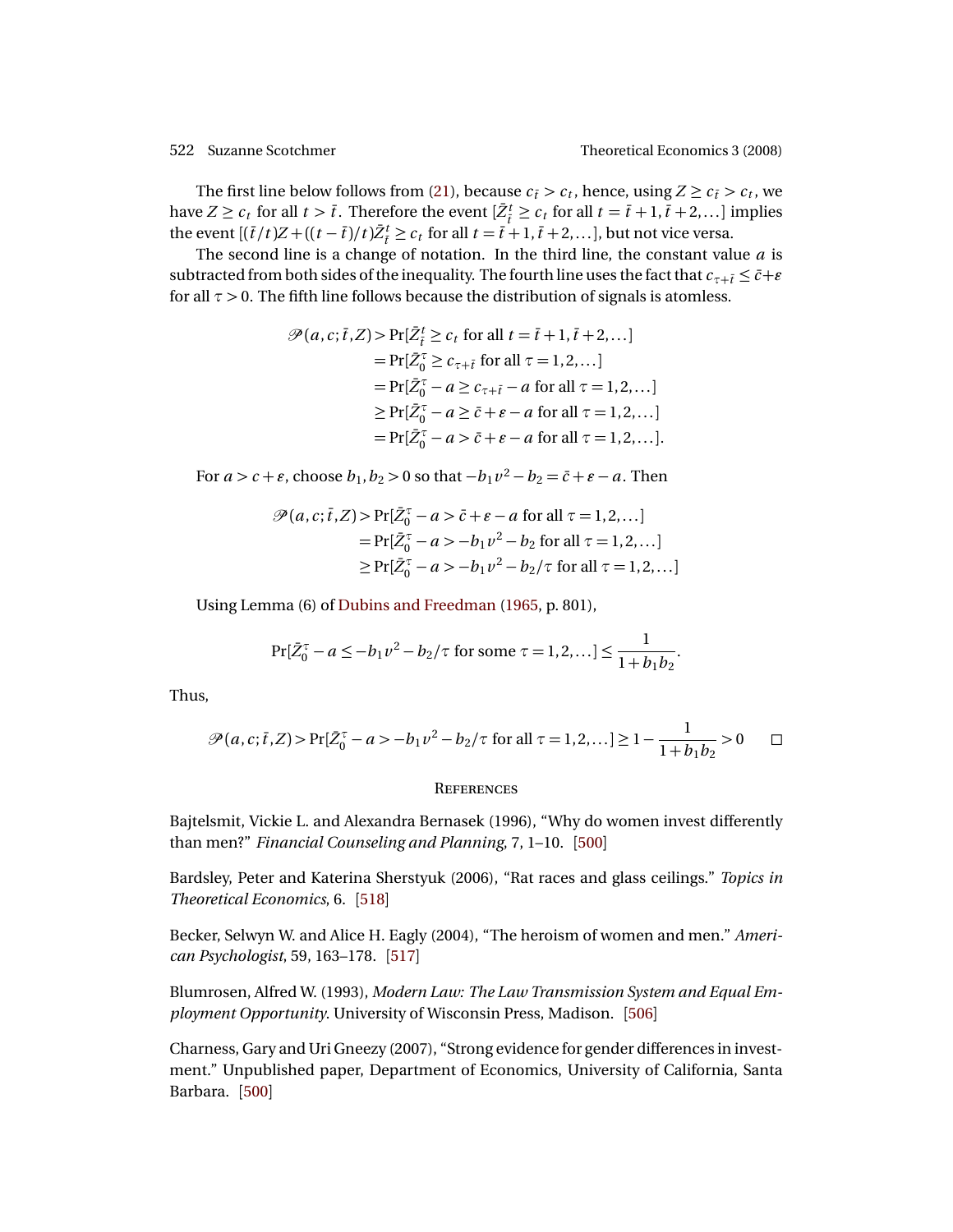<span id="page-24-5"></span>Dekel, Eddie and Suzanne Scotchmer (1999), "On the evolution of attitudes towards risk in winner-take-all games." *Journal of Economic Theory*, 87, 125–143. [[501](#page-2-2)]

<span id="page-24-13"></span>Dubins, Lester E. and David A. Freedman (1965), "A sharper form of the Borel–Cantelli lemma and the strong law." *Annals of Mathematical Statistics*, 36, 800–807. [[522](#page-23-5)]

<span id="page-24-0"></span>Eckel, Catherine C. and Philip J. Grossman (2002), "Sex differences and statistical stereotyping in attitudes toward financial risk." *Evolution and Human Behavior*, 23, 281–295. [[500](#page-1-1)]

<span id="page-24-4"></span>Eckel, Catherine C. and Philip J. Grossman (2008), "Men, women, and risk aversion: Experimental evidence." In *Handbook of Experimental Economics Results, Volume 1* (Charles Plott and Vernon Smith, eds.), 1061–1076, Elsevier, Amsterdam. [[501](#page-2-2)]

<span id="page-24-9"></span>Edley, Christopher F. (1996), *Not All Black and White: Affirmative Action, Race, and American Values*. Hill and Wang, New York. [[506](#page-7-6)]

<span id="page-24-3"></span>Espinosa, Maria Paz and Javier Gardeazabal (2006), "Do students behave rationally in multiple-choice tests? Evidence from a field experiment." Unpublished paper, Universidad del País Vasco. [[500](#page-1-1)]

<span id="page-24-2"></span>Ginsburg, Harvey J. and Shirley M. Miller (1982), "Sex differences in children's risk-taking behavior." *Child Development*, 53, 426–428. [[500](#page-1-1)]

<span id="page-24-10"></span>Holzer, Harry J. and David Neumark (2000), "Assessing affirmative action." *Journal of Economic Literature*, 38, 483–568. [[516](#page-17-0)]

<span id="page-24-6"></span>Holzer, Harry J. and David Neumark (2006), "Equal employment opportunity and affirmative action." In *Handbook on the Economics of Discrimination* (William M. Rodgers III, ed.), 260–287, Elgar, Cheltenham. [[506](#page-7-6)]

<span id="page-24-1"></span>Jianakoplos, Nancy Ammon and Alexandra Bernasek (1998), "Are women more risk averse?" *Economic Inquiry*, 36, 620–630. [[500](#page-1-1)]

<span id="page-24-7"></span>Krieger, Linda Hamilton (1995), "The content of our categories: A cognitive bias approach to discrimination and equal employment opportunity." *Stanford Law Review*, 47, 1161–1248. [[506](#page-7-6)]

<span id="page-24-8"></span>Leiter, Samuel and William M. Leiter (2002), *Affirmative Action in Antidisrimination Law and Policy*. State Universtiy of New York, Albany, New York. [[506](#page-7-6)]

<span id="page-24-12"></span>Lundberg, Shelly J. (1991), "The enforcement of equal opportunity laws under imperfect information: Affirmative action and alternatives." *Quarterly Journal of Economics*, 106, 309–326. [[517](#page-18-0)]

<span id="page-24-11"></span>Lundberg, Shelly J. and Richard Startz (1983), "Private discrimination and social intervention in competitive labor markets." *American Economic Review*, 73, 340–347. [[517](#page-18-0)]